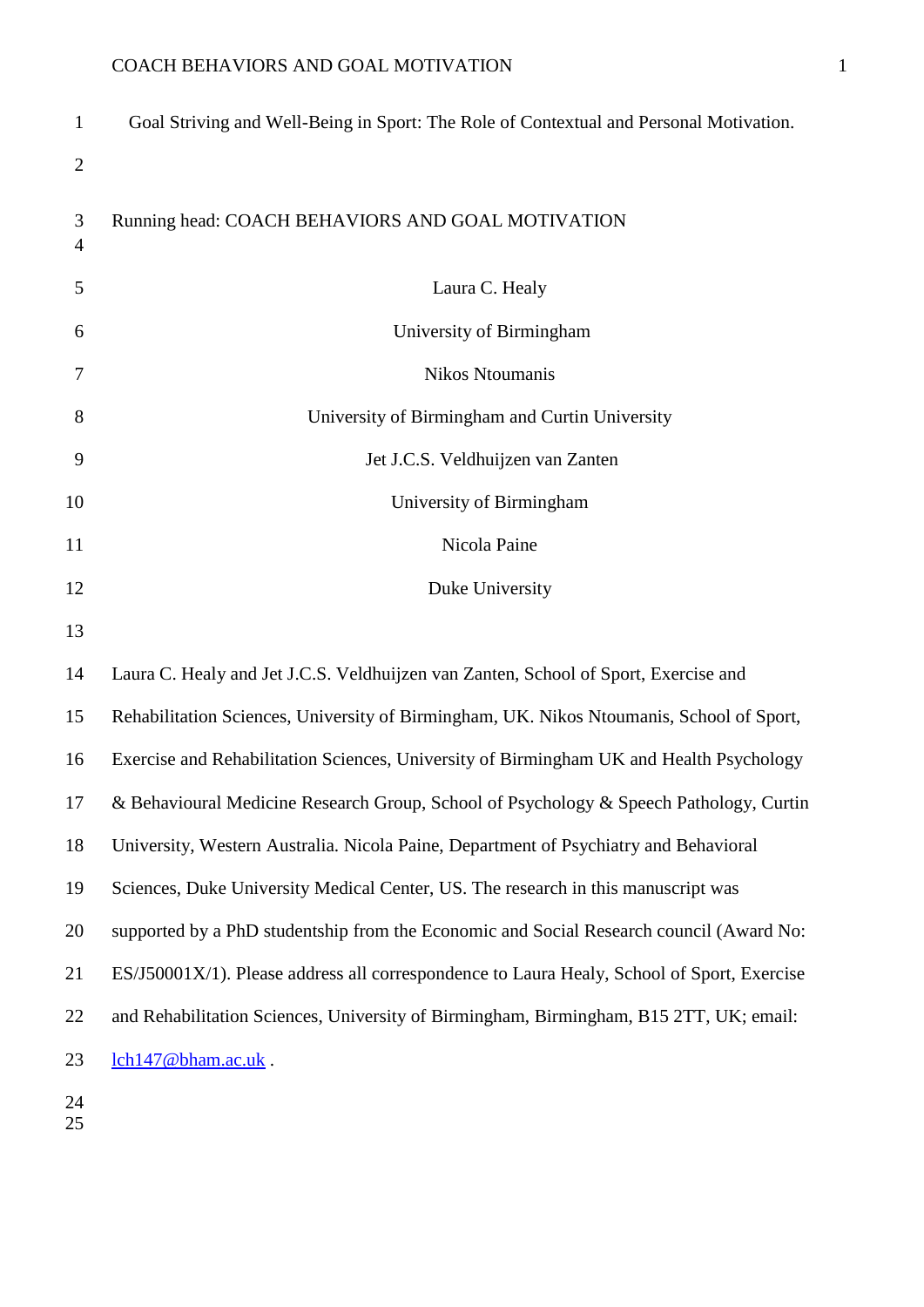# Abstract

| $\overline{2}$ | This investigation sought to clarify mixed results in the literature exploring coach behaviors,  |
|----------------|--------------------------------------------------------------------------------------------------|
| 3              | basic psychological needs, goal motivation, and well- and ill-being. Regional level team sport   |
| $\overline{4}$ | athletes ( $N = 241$ ) completed questionnaires on the aforementioned variables at the beginning |
| 5              | of the season. A subsample ( $n = 70$ ) provided saliva samples to assess physical ill-being. At |
| 6              | the end of the season, athletes ( $n = 98$ ) reported their goal motivation and attainment.      |
| 7              | Structural equation modeling demonstrated that coach behaviors were related to needs             |
| 8              | satisfaction and thwarting, which were related to autonomous and controlled goal motives         |
| 9              | respectively. Autonomous motives were related to well- and ill-being; controlled motives         |
| 10             | were only related to ill-being. Over time, only end-of-season autonomous goal motives were       |
| 11             | related to goal attainment. The findings provide an insight into how coaches can facilitate      |
| 12             | optimum goal striving and well-being in their athletes.                                          |
| 13             |                                                                                                  |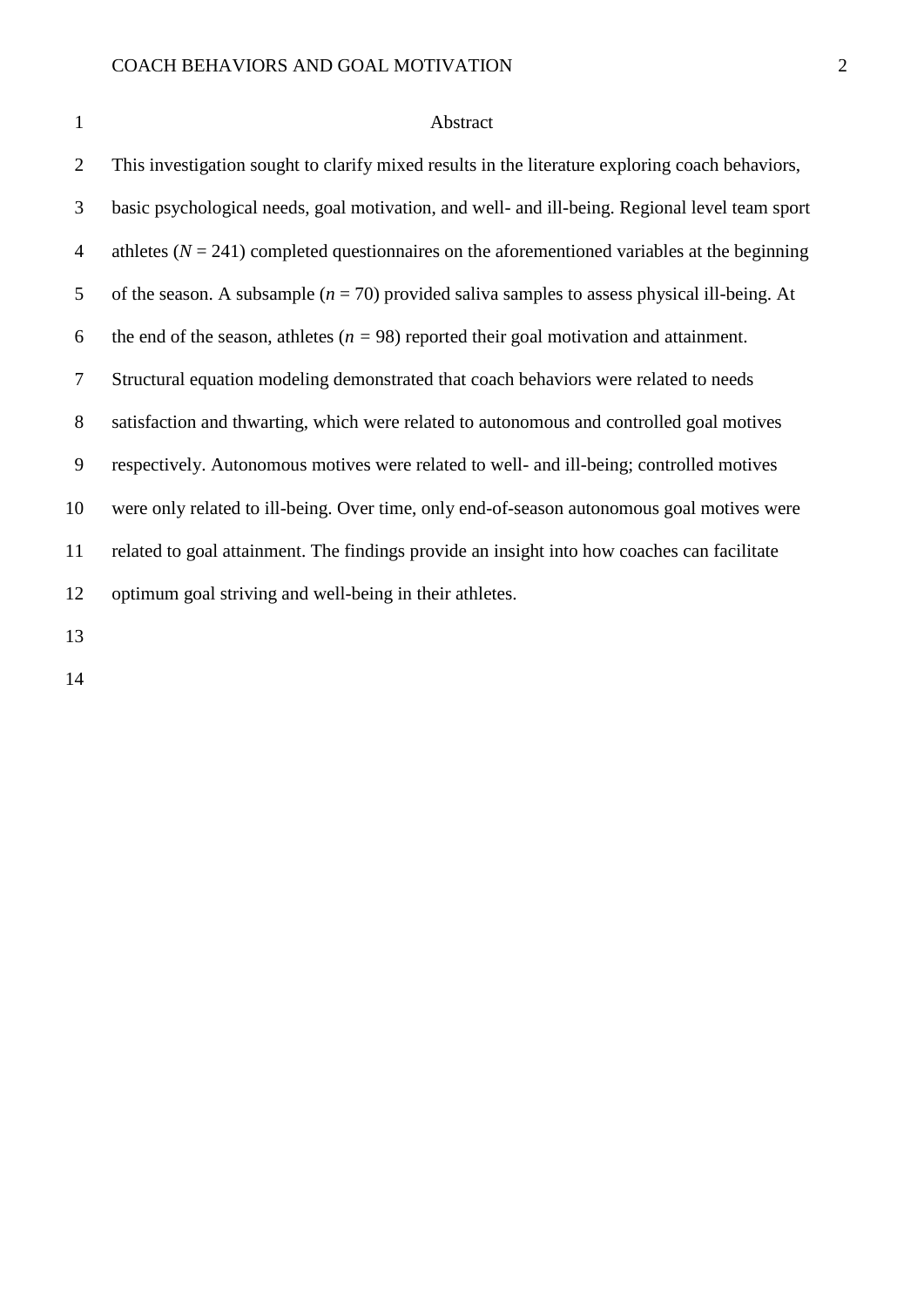| $\mathbf{1}$   | In sport and other achievement-driven contexts, the practice of goal setting to enhance            |
|----------------|----------------------------------------------------------------------------------------------------|
| $\mathbf{2}$   | performance is widespread (Weinberg $\&$ Butt, 2011). Despite extensive work into effective        |
| 3              | goal setting (Locke & Latham, 2002), research has only recently explored the role of the           |
| $\overline{4}$ | motivation underpinning goal striving for goal attainment and psychological well-being.            |
| 5              | Drawing from self-determination theory (SDT; Deci & Ryan, 2000) and the self-concordance           |
| 6              | (SC) model (Sheldon & Elliot, 1999), the present study explored, using cross-sectional and         |
| 7              | longitudinal data, links between athletes' perceptions of coach behaviors, athletes'               |
| $8\,$          | psychological needs and motivation for their goals, as well as their psychological well- and       |
| 9              | ill-being, and goal attainment over the course of a competitive season.                            |
| 10             | In proposing the SC model (which is grounded in SDT), Sheldon and Elliot (1999)                    |
| 11             | posited that motivation for goal pursuit can be autonomous or controlled. Autonomous               |
| 12             | motives reflect enjoyment, interest, or personal value provided by the goal. Conversely,           |
| 13             | controlled motives are less self-determined and reflect internal (e.g. guilt, anxiety) or external |
| 14             | (e.g. the expectations of others) pressures. Sheldon and Elliot suggested that individuals         |
| 15             | engaging in goal striving with greater autonomous motives invest more effort in goal pursuit       |
| 16             | and as a result are more likely to attain their goals. A further prediction in line with the SC    |
| 17             | model is that the interaction between autonomous motives and goal attainment leads to              |
| 18             | greater satisfaction of three basic psychological needs (autonomy, competence and                  |
| 19             | relatedness), which in turn results in enhanced relative well-being.                               |
| 20             | Empirical research has generally supported the SC model. In sport, the model was                   |
| 21             | initially tested by Smith, Ntoumanis and Duda (2007), using cross-sectional data. Smith,           |
| 22             | Ntoumanis, Duda, and Vansteenkiste (2011) provided further support for the SC model over           |
| 23             | the course of a sport season, however, in both studies the interaction between autonomous          |
| 24             | motives and goal attainment failed to predict needs satisfaction. Furthermore, SC model            |
|                |                                                                                                    |

research (Greguras & Diefendorff, 2010; Sheldon & Schueler, 2011) from other contexts (for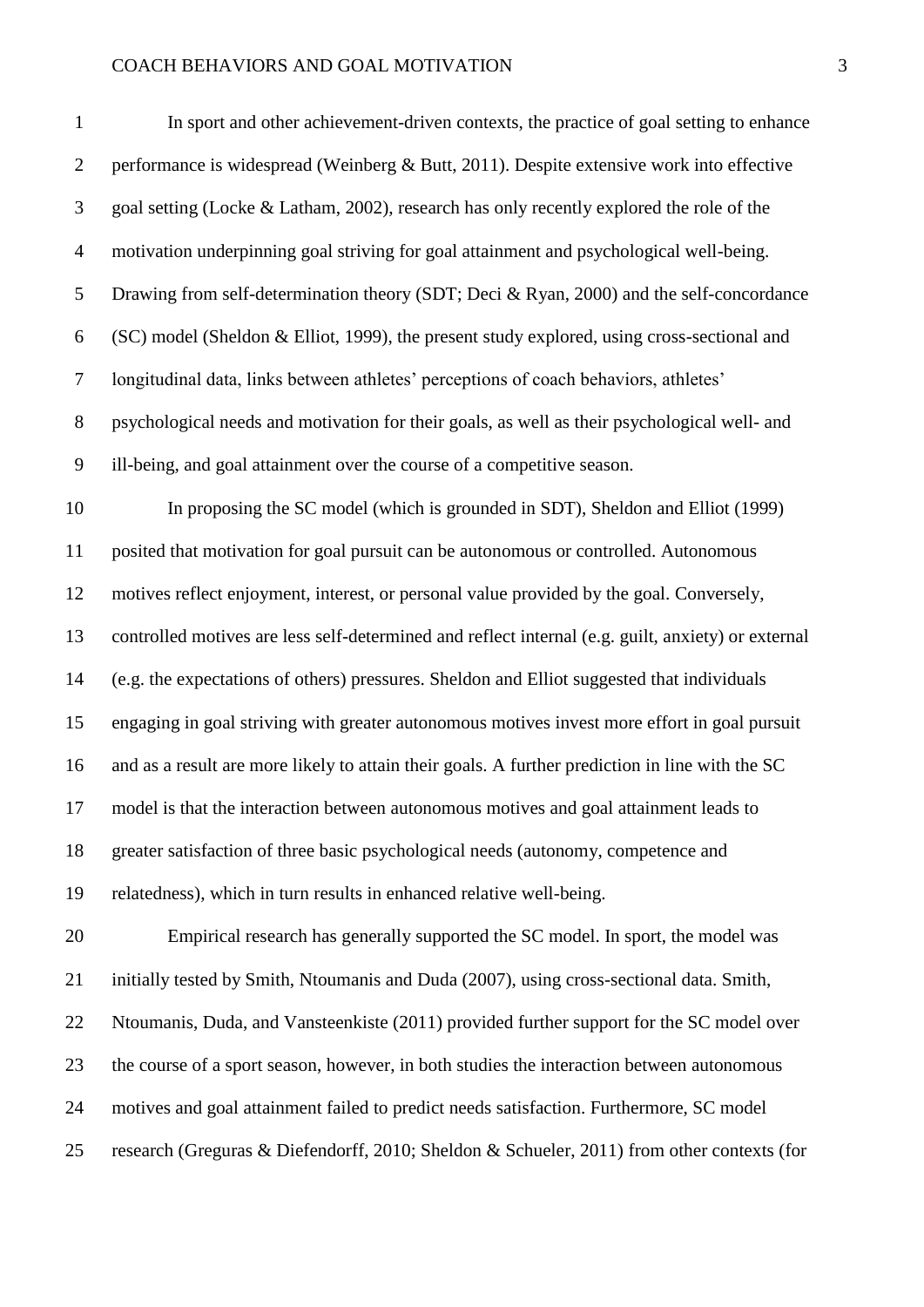example, business, and education) have not supported this interaction. As such, it could be 2 that the satisfaction of the basic psychological needs is not influenced in the same manner as outlined by Sheldon and Elliot (1999), and alternative theoretical models should be considered.

 Smith and colleagues (2007; 2010; 2011) extended the original SC model and examined social-contextual antecedents of goal motivation by focusing on coach behaviors. Using a SDT framework, Deci and Ryan (2000) suggested that coach behaviors can be either autonomy-supportive or controlling. When coaches are autonomy-supportive, they offer choices, provide rationale for activities, and acknowledge the perspective of their athletes (Black & Deci, 2000). In contrast, controlling coach behaviors involve coercion and pressure, as well as using extrinsic rewards and negative conditional regard to gain compliance from athletes (Bartholomew, Ntoumanis, & Thogersen-Ntoumani, 2010). Aligned with the principles of SDT, it has been suggested that autonomy-supportive coaching behaviors lead to more self-determined motivation through psychological needs satisfaction (Mageau & Vallerand, 2003; Vallerand, 1997), whereas controlling coach behaviors thwart psychological needs and lead to diminished functioning, ultimately undermining self-determined-motivation (Bartholomew, Ntoumanis, Ryan, Bosch, & Thogersen-Ntoumani, 2011a; Bartholomew, Ntoumanis, & Thogersen-Ntoumani, 2009).

 Smith et al. (2007) found that coach autonomy support predicted autonomous motives and, more strongly, needs satisfaction. More recent work by Smith et al. (2011) found that autonomy-supportive coach behaviors were unrelated to goal motives; however, coach autonomy support did predict needs satisfaction. A possible explanation for these somewhat contradicting findings could be that needs satisfaction mediates the impact of coach behaviors on goal motives, rather than being an outcome of the interaction between goal attainment and autonomous goal strivings. This explanation aligns with Vallerand's (1997) hierarchical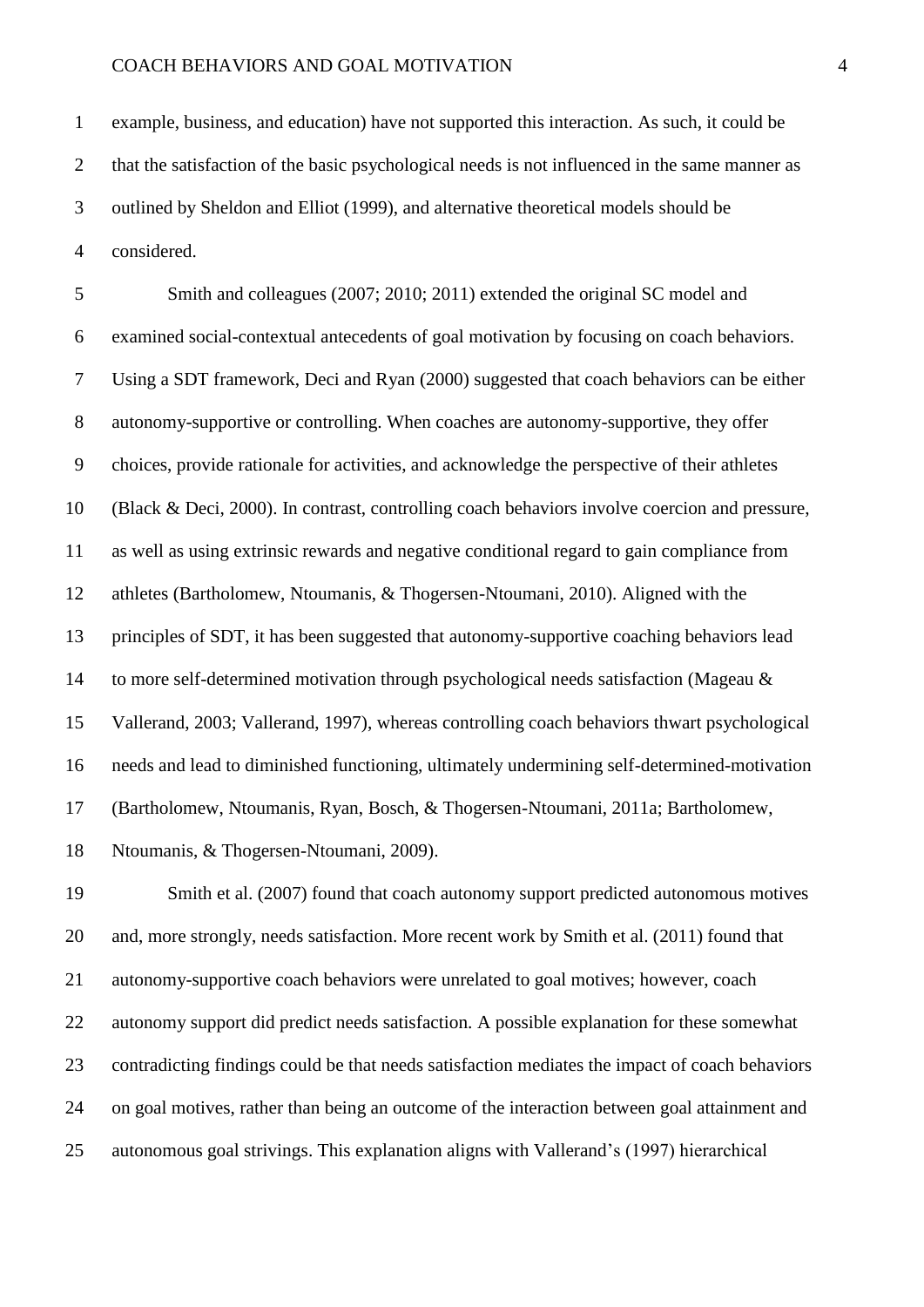model of motivation, with Vallerand suggesting that the social-psychological environment (for example, coaching behaviors) can predict the extent to which basic needs are satisfied, which in turn predicts the level of self-determined motivation. Greater self-determined motivation would then be expected to lead to more positive cognitive, affective, and behavioral outcomes. Thus, it could be that athletes' goal motives are influenced by the extent to which their needs are satisfied via their interactions with their coach. Therefore, the first aim in the present study was to examine the relations between coach behaviors, needs satisfaction, and athletes' goal motives from a hierarchical model of motivation perspective. Until recently, SDT-based work in sport and other life domains has primarily focused on autonomy-supportive behaviors and the satisfaction of these needs. However, measurement advances have facilitated the exploration of the darker side of athletes' motivational experience in sport. Bartholomew et al. (2010) developed and validated the test scores of a new measure to assess controlling coach behaviors in a sport environment. Further, research has begun to investigate the thwarting of the basic psychological needs (Bartholomew et al., 2011a; Bartholomew et al., 2011b). This work has shown that needs thwarting better predicts negative outcomes than the absence of needs satisfaction. As such it seems pertinent that both needs satisfaction and needs thwarting are independently examined in research predicting positive and negative motivation-related outcomes. When examining controlling coach behaviors within the SC model literature, Smith et al. (2010) found that athletes were more controlled in their goal motivation when they perceived their coach to be more controlling. However, the researchers did not use the

aforementioned measure of controlling coaching behaviors (Bartholomew et al, 2010).

Furthermore, to the best of our knowledge, the thwarting of psychological needs has not been

examined within SC model research. As such, the second aim of the present study was, using

Vallerand's (1997) hierarchical model, to examine both aspects of coach behaviors, as well as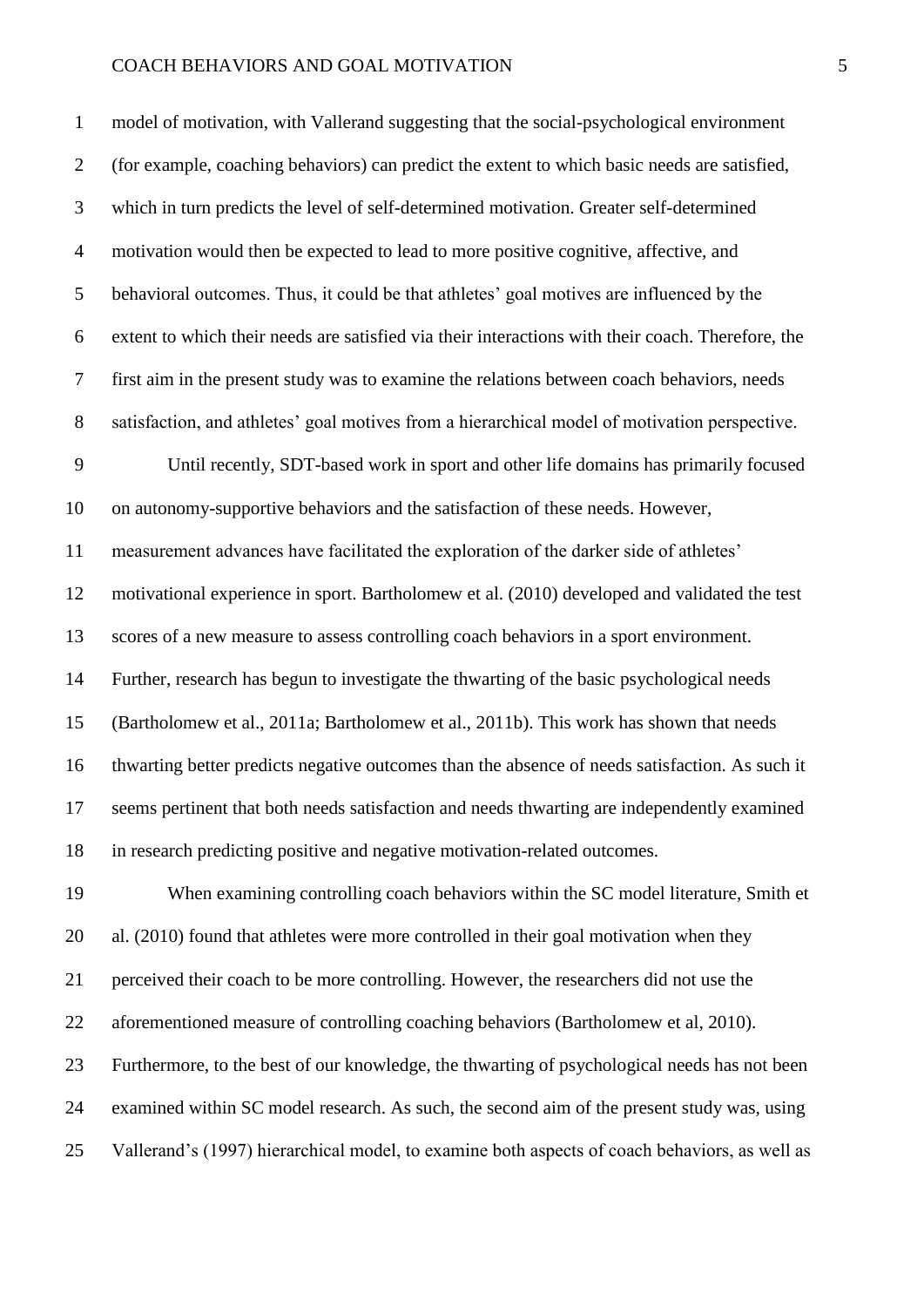both the satisfaction and thwarting of the basic psychological needs, and how these might be related to athletes' goal motivation.

 Research in sport has consistently shown the benefits of autonomous goal strivings for goal attainment (Carraro & Gaudreau, 2011; Gaudreau, Carraro, & Miranda, 2012; Ntoumanis et al., 2014; Smith et al., 2007, 2010). This research has also consistently demonstrated that controlled motives are unrelated to goal progress or attainment. These findings are highlighted in two meta-analyses (Koestner, Otis, Powers, Pelletier, & Gagnon, 2008; Gaudreau et al., 2012) in which the authors showed that autonomous, but not controlled, goal motives were related to goal progress. However, to the best of our knowledge, research has not yet examined the stability of goal motives, and how distal and proximal goal motives might relate to goal attainment. It is plausible that the motives with which an individual strives for a goal may change over time as these motives are not dispositional in nature. In such cases, it is important to understand whether it is initial goal motivation that an individual has when they begin goal pursuit, or the goal motives that an individual has when they are close to achieving their goal which are more strongly related to successful goal attainment. Within the literature, goal motives are generally measured at the same time point as perceived goal attainment (e.g. Smith et al., 2007), or at an initial time point with goal attainment measured at a later time (e.g. Sheldon & Elliot, 1999; Smith et al., 2011). Sheldon and Houser-Marko (2001) demonstrated that there could be an upward spiral of goal motivation, whereby higher autonomous goal motivation led to higher goal attainment in the first semester of an academic year, which in turn lead to higher autonomous motivation for goals in the second semester. However, in that work the goal motivation in the different semesters were for separate goals. Within the context of this study, we wished to examine how distal and proximal goal motivation were related to each other, and to end-of-season goal attainment.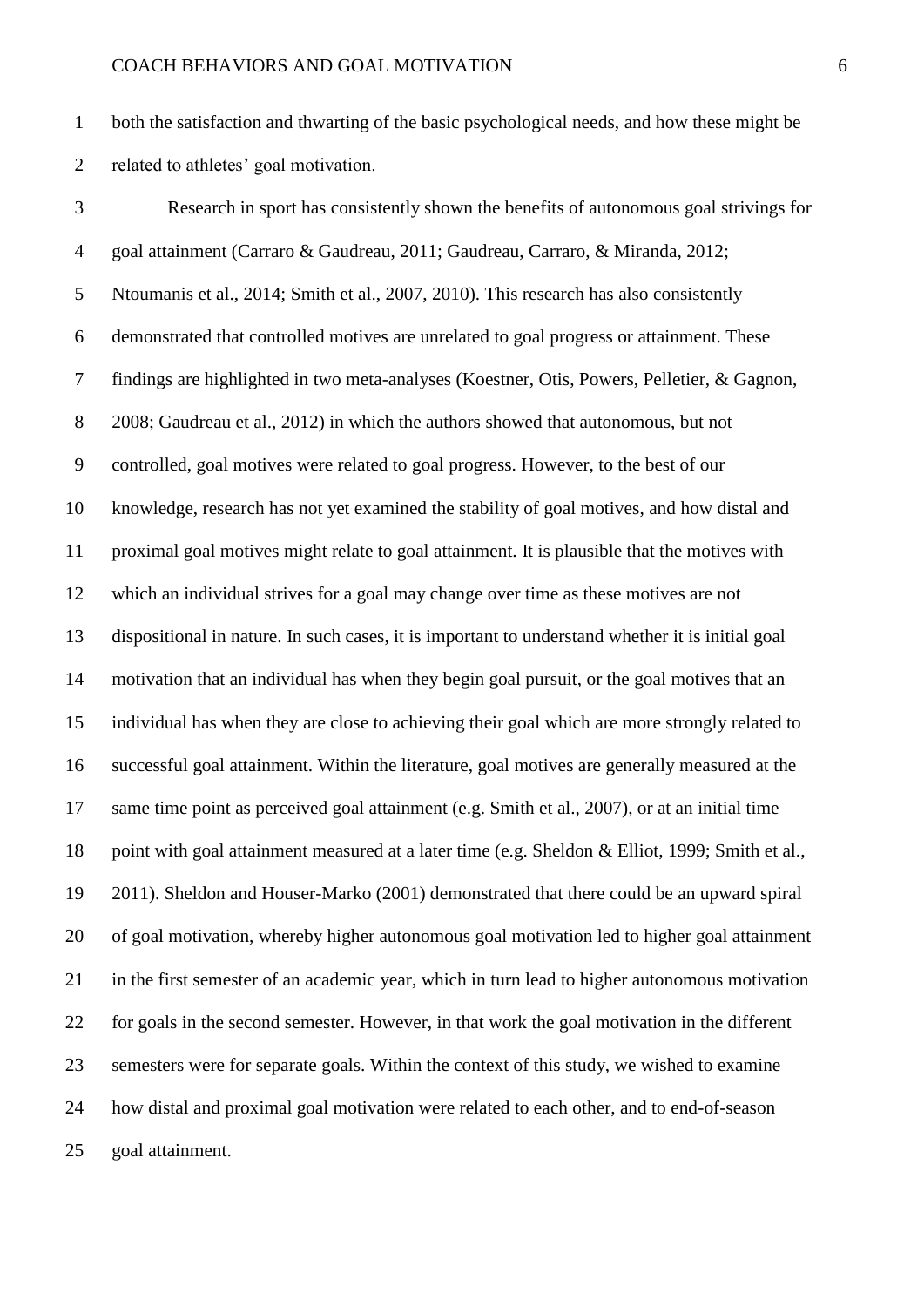Autonomous goal motives have also been linked with positive psychological outcomes, such as life and work satisfaction (Judge, Bono, Erez, & Locke, 2005) and well- being (Miquelon & Vallerand, 2006; Smith et al., 2007, 2010, 2011). The majority of research has used relative well-being, whereby ill-being indicators (e.g. negative affect, burnout) are subtracted from well-being indicators (e.g. positive affect, life satisfaction). While this approach is conceptually and methodologically acceptable, it presents difficulties in exploring the individual relations between goal motives and indices of well- and ill-being. For example, do autonomous motives predict all indices of well-being, and controlled motives all indices of ill-being? There are also indicators of well-being which have not yet been explored within SC model research. For instance, subjective vitality has consistently 11 been linked with psychological need satisfaction within sport research (Adie, Duda, & Ntoumanis, 2008; Balaguer et al., 2012; Gagne, Ryan, & Bargmann, 2003; Mack et al., 2011), however little is known about how this indicator might be impacted by goal motivation. Additionally, only one aspect of burnout (emotional and physical exhaustion) was examined by Smith et al. (2007), and this was subsumed within a relative well-being index. Thus in the present investigation, we explored the relations between goal motivation, subjective vitality, and burnout.

 Finally, research has generally focused on self-reported psychological indices, and has failed to explore other indicators of well- and ill-being. Miquelon and Vallerand (2006) explored physical symptoms of ill-being (for example, headache, coughing or sore throat) and self-reported health in a model incorporating goal motives, well-being and stress, however they did not examine the direct or indirect effects of goal motives on physical ill-being and health. Work in the wider SDT literature has started to incorporate biological markers of ill- being. For example, Quested et al. (2011) explored salivary cortisol responses (a biological mediator in stress and physical health; Miller, Chen & Cole, 2009) in dancers when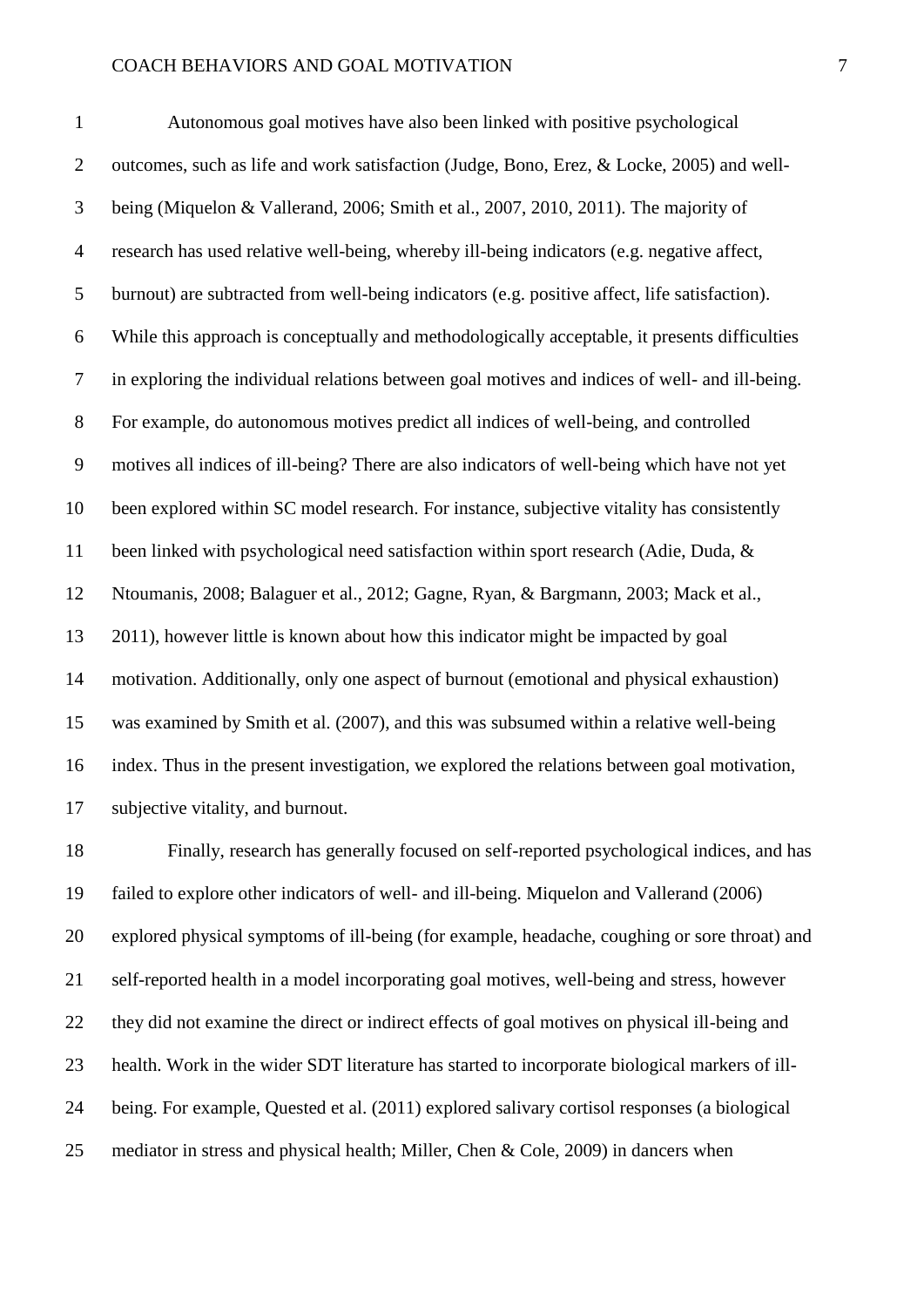performing an important solo. The research found that differences in the cortisol responses to the performance were linked to dancers' perceptions of needs satisfaction. Specifically, those with low basic needs satisfaction had higher cortisol responses, indicating higher levels of physiological deregulation. Further work by Bartholomew et al. (2011a) showed that the thwarting, but not satisfaction, of the basic psychological needs predicted the levels of secretary immunoglobin A (S-IgA), an immunological protein secreted by mucosa in the respiratory and gastrointestinal tracts which protects against the invasion of infection agents. S-IgA can be impacted by both chronic and acute stress. Within the context of this study, we were primarily interested in acute stress, which can lead to an increase in S-IgA (Bosch, Ring, de Geus, Veerman, & Amerongen, 2002). As controlled goal motivation is often underpinned by pressures, it is plausible that this may result in higher levels of acute stress felt prior to a training session and could impact upon S-IgA levels. However, to the best of our knowledge, links between goal motivation and S-IgA concentrations (or other psychobiological markers) have yet to be examined.

### **Purposes and Hypotheses**

 In summary, the present investigation had four aims. First, we explored the relations between coach behaviors, athletes' basic psychological needs, and athletes' goal motivation using Vallerand's (1997) hierarchical model of motivation. Second, we incorporated recent research in the wider SDT literature to explore not just coach autonomy support and needs satisfaction, but also controlling coach behaviors and need thwarting. Based on Vallerand's model and empirical evidence (Bartholomew et al., 2011a), we expected that coach autonomy support would positively predict needs satisfaction and negatively predict needs thwarting. The inverse pattern of relations was hypothesized between controlling coach environments and psychological need satisfaction and thwarting. These latter two variables were expected to be subsequently linked to greater autonomous and controlled motives for goal pursuit,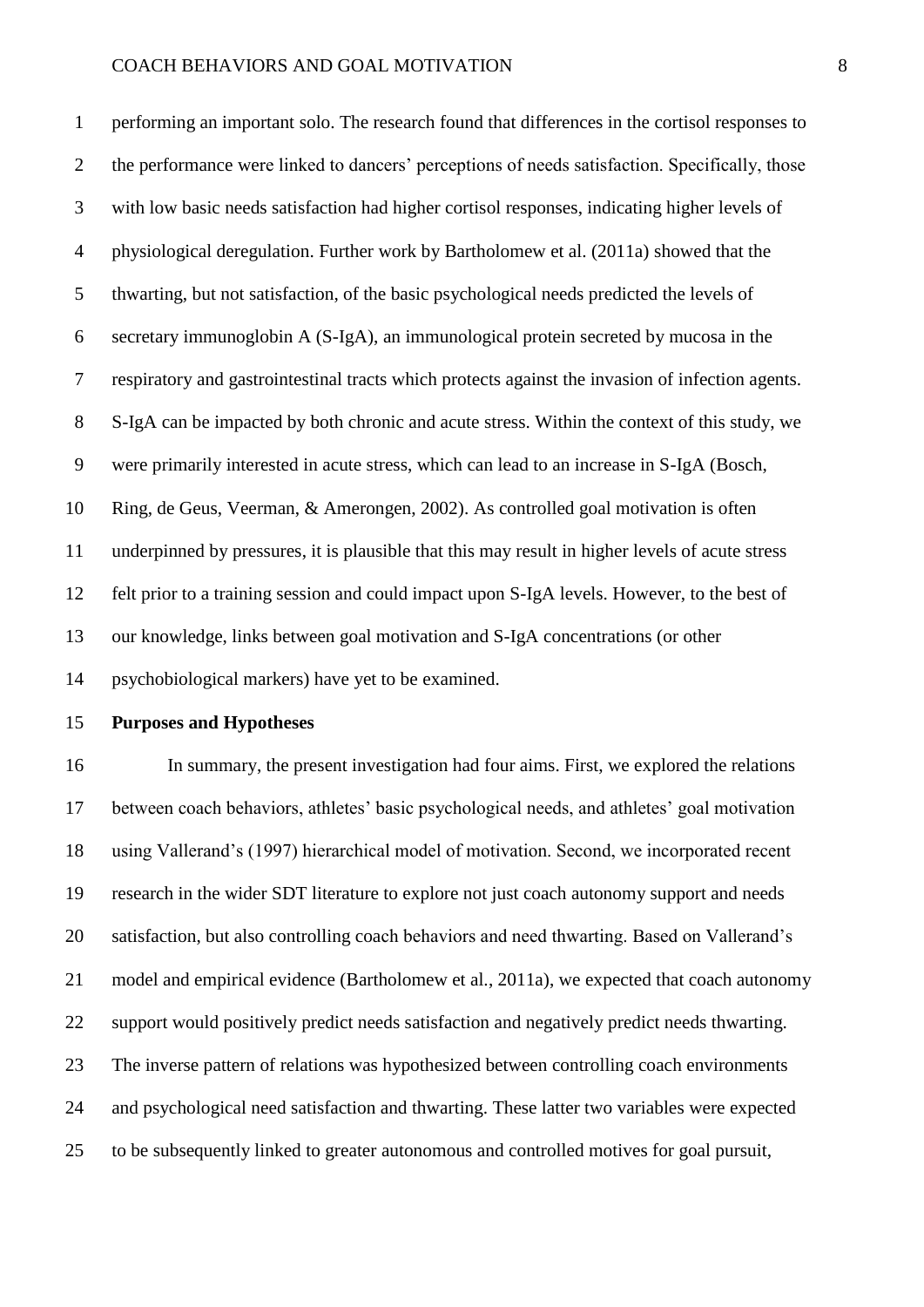respectively. The third aim was to examine the effects of goal motives on indicators of psychological and physical well- and ill-being. We expected that autonomous motives would be positively related to an indicator of well-being (subjective vitality), while controlled goal motives would be positively related to ill-being (burnout, physical symptoms, S-IgA concentration). We also expected that there would be some cross-over effects, whereby autonomous and controlled motives may be negatively related to some indices of ill- and well-being, respectively. Finally, in line with previous SC model research, we expected that initial autonomous, but not controlled, goal motivation would predict end-of-season goal attainment. However, when incorporating end-of-season goal motivation, we expected that autonomous goal motivation at the end of the season would be more strongly related to goal attainment, compared to initial autonomous goal motivation. Furthermore, we expected that initial and end-of-season goal motivation to show moderate stability over time, whereby individuals with autonomous or controlled motives at the beginning of the season would be likely to report the same type of motivation at the end of the season.

## **Method**

#### **Participants**

 Following institutional ethical approval, we recruited 241 athletes (158 males, 83 females; *M*age = 23.06, *SD* = 5.45) from regional level sports teams in the United Kingdom 19 (hockey = 132, rugby = 16, soccer = 48, volleyball = 23, lacrosse = 11, gaelic football = 11). Initial contact with these teams was made through coaches and sport administrators. These athletes had been working with their coach for on average 1.13 years (*SD =* 1.51). Each week, athletes spent 3.26 hours (*SD =* 2.58) training with their coach.

## **Measures**

 **Perceptions of coach behaviors.** Athletes rated their perception of coach autonomy support using adapted items (e.g. "I feel that my coach provides me choices and options")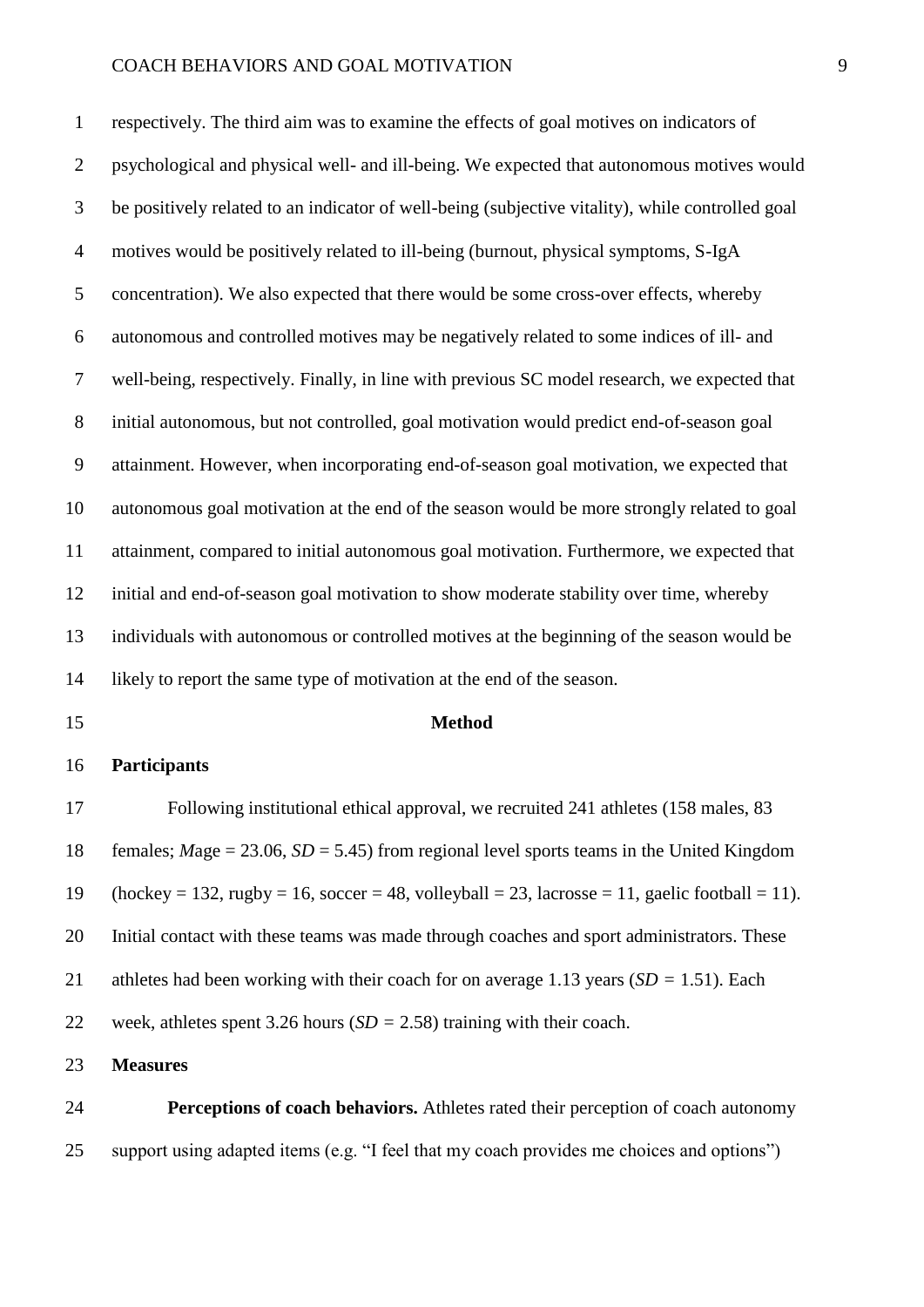from the Health-care climate questionnaire (Williams, Grow, Freedman, Ryan, & Deci, 2 1996). They also completed the Controlling Coach Behaviors Scale (Bartholomew et al., 2010) to assess their perception of coach controlling behaviors (e.g. "My coach threatens to punish me to keep me in line during training"). 15 items for each scale were rated on 1 *(Strongly disagree)* to 7 *(Strongly agree)* scales.

 **Basic Psychological Needs Satisfaction and Thwarting.** Basic psychological needs satisfaction and thwarting were measured using the Basic Needs Satisfaction in Sport Scale (BNSSS; Ng, Lonsdale, & Hodge, 2011) and the Psychological Need Thwarting Scale (PNTS; Bartholomew et al., 2011b) respectively. The BNSSS contains 20 items (e.g. "In my sport, I feel I am pursuing goals that are my own") and the PNTS has 12 items (e.g. "I feel rejected by those around me"). Both scales were measured on 1 *(Not true at all)* to 7 *(Very true)* scales.

 **Goal-related variables.** Athletes identified their most important personal goal that they would be striving for over the course of the season. In line with previous SC model research (Sheldon & Elliot, 1999; Smith et al., 2007, 2010, 2011) , athletes rated the extent that they were striving with extrinsic ("Because someone else wants you to"), introjected ("Because you would feel ashamed, guilty, or anxious if you didn't"), identified ("Because you personally believe it's an important goal to have") and intrinsic ("Because of the fun and enjoyment the goal provides you") motives. These items were rated on a 1 *(Not at all)* to 7 *(Very much so)* scale. Consistent with other SC model-based research in sport (e.g. Smith et al., 2007), autonomous and controlled goal motives variables were created by aggregating the intrinsic and identified, and introjected and extrinsic items, respectively.

 At the end of the season, athletes indicated if they had stopped working towards their goal during the season. Those athletes who responded that they had continued to strive over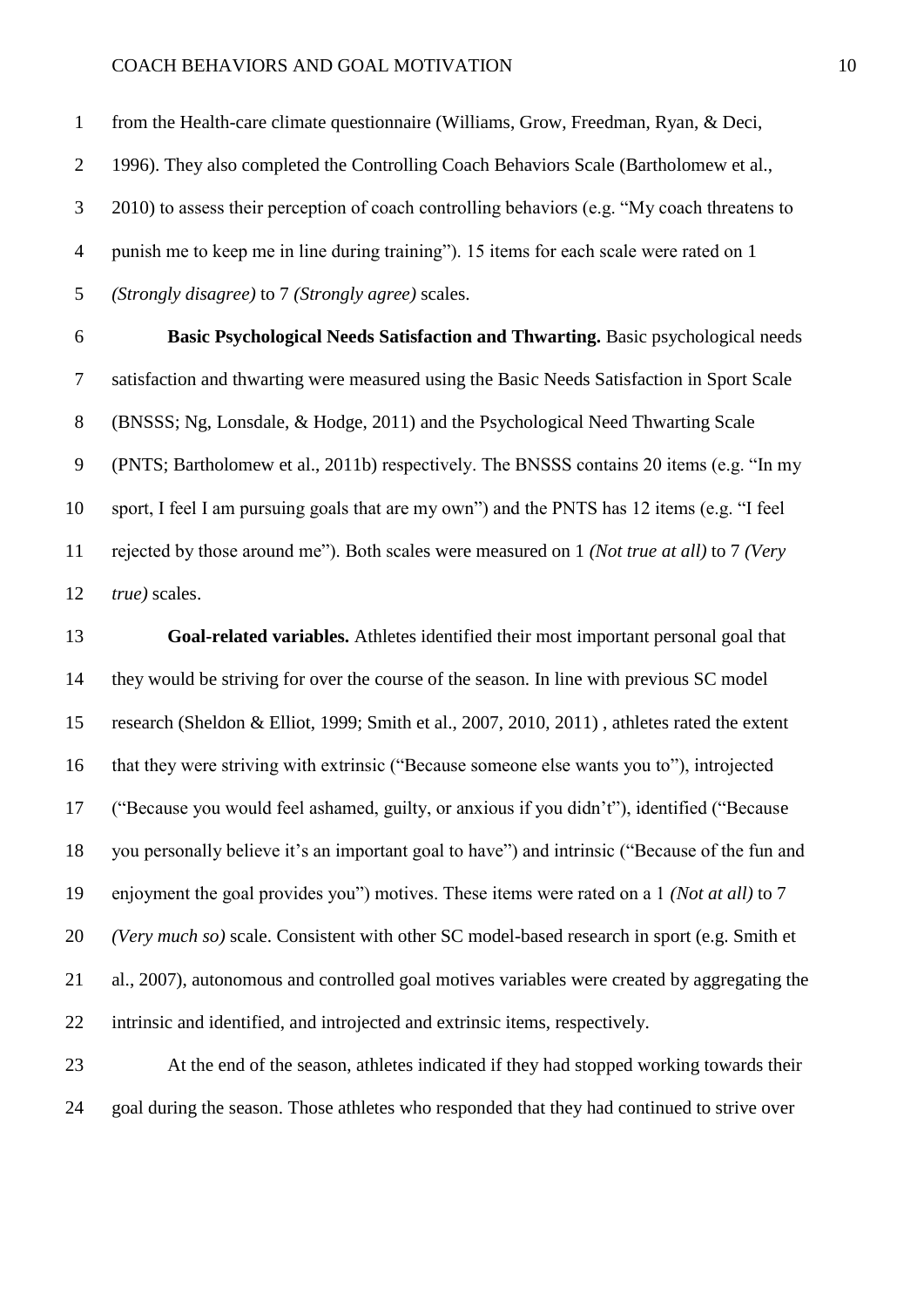goal using a single item on a 1 (*Not at all)* to 7 (*Very much so)* scale. Given that goal striving can be impacted by perceptions of goal difficulty (Locke & Latham, 2002), athletes rated their perceptions of goal difficulty (e.g. "How hard will it be for you to achieve this goal during the season?"). They also rated how much effort they intended to devote to pursuing their goal (e.g. "How much effort do you intend to devote towards this goal during the current season"). For each variable, participants rated three items on a 1 (*Not at all)/None or not very much)* to 7 *(Very much so/Maximum or very high)* scale. These goal measures were used as control variables. **Well-being and Ill-being.** The Subjective Vitality Scale (SVS; Ryan & Frederick, 1997) was completed to assess psychological well-being. Specifically, athletes rated seven items (e.g. "I have energy and spirit") on a 1 *(Not at all true)* to 7 *(Very true)* scale. As a measure of psychological ill-being, athletes completed the Athlete Burnout Questionnaire (ABQ; 14 Raedeke & Smith, 2001). Reflecting the multi-dimensional nature of burnout, participants responded to items on three subscales: Reduced sense of accomplishment (e.g. "I am not performing up to my ability in my sport"), Devaluation (e.g. I don't care as much about my sport performance as I used to") and Emotional/Physical exhaustion (e.g. "I feel "wiped out" from my sport"). These items were answered on a 1 (*Almost never)* to 5 (*Almost always)* scale. A composite burnout score was created from the three subscales. Physical ill-being symptoms were measured using the Physical Symptoms Checklist (Emmons, 1991).

the duration of the season then reported the extent to which they felt they had attained their

 Specifically, the athletes rated, on a 1 *(Not at all)* to 7 *(All the time)* scale, the extent to which they had experienced ten symptoms (e.g. "headache" or "shortness of breath") in the past week.

 S-IgA was measured using saliva samples collected prior to a training session using a similar technique described by Bartholomew et al. (2011a). Specifically, athletes were asked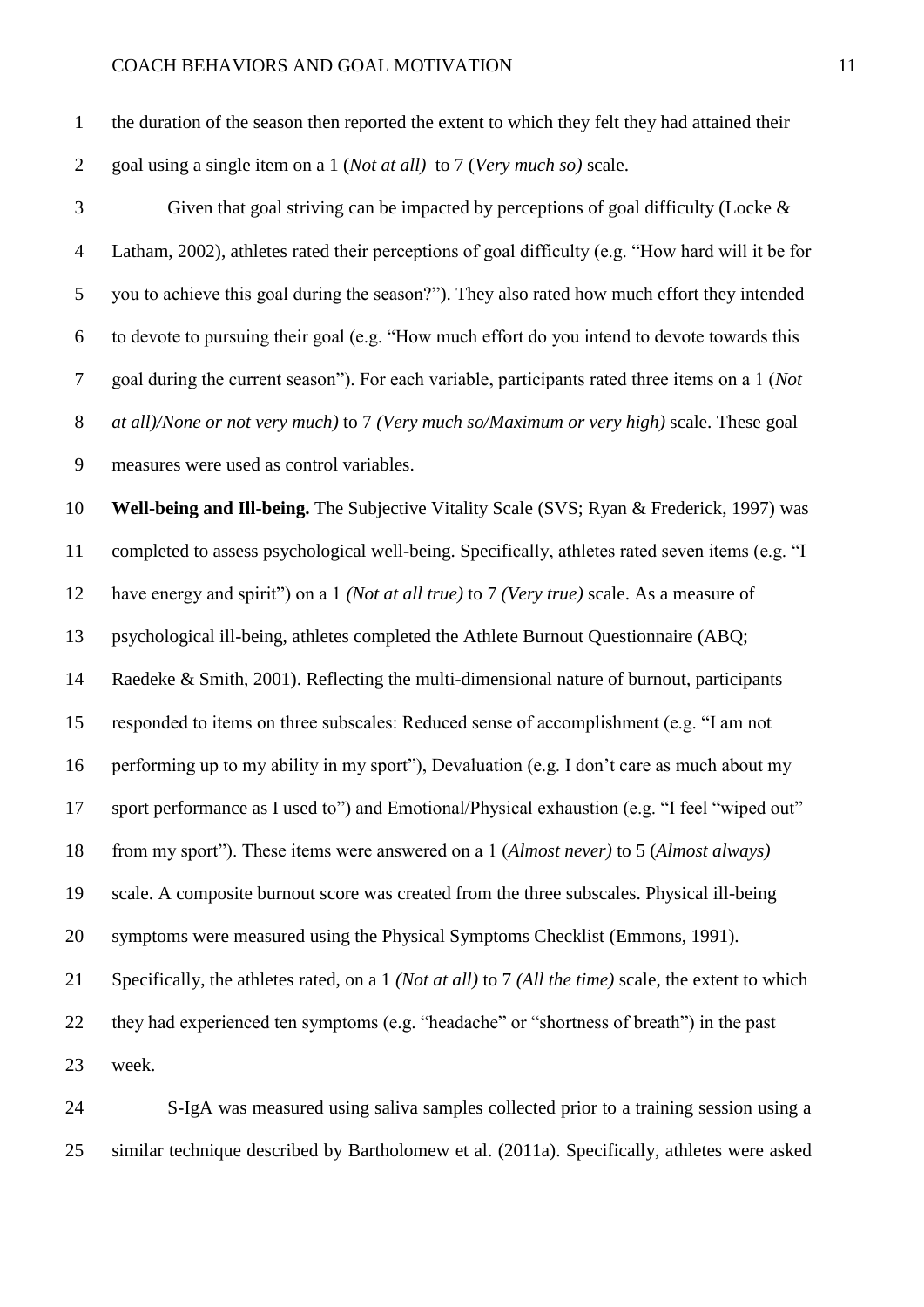to empty any saliva from their mouths, before allowing secretions to accumulate in the floor of their mouths. Every 60 seconds participants spat the accumulations into a pre-weighted polypropylene cup for a total period of 3 minutes. Samples were stored in ice before being homogenized by vigorous shaking on a vortex on return to the laboratory. To eliminate buccal cells and oral micro-organisms, samples were clarified by centrifugations (4000 x g 6 for 10 min at 4°C). The clear supernatant was divided into 500  $\mu$ l aliquots and stored at -80°C until analysis. S-IgA were measured in duplicate using ELISA methods (IgA saliva ELISA, IBL International GMBH, Hamburg, Germany), and was completed in accordance with the 9 manufacturer's instructions. The reported limit of detection of the assays was 0.5  $\mu$ g/mL. The intra-assay and inter-assay Co-efficient of Variation (CV) percentage was < 10%.

## **Procedure**

 The athletes provided written informed consent prior to participating, were aware of their right to withdraw, and received no form of compensation for their participation in the study. Questionnaires were completed either before or after the team's regular training session. Saliva samples were taken from a sub-sample of 70 athletes. As S-IgA concentration can be affected by exercise (Gleeson, 2000), saliva samples were taken prior to training and participants were asked to avoid eating and drinking 30 minutes prior to samples being collected. At Time 1 (beginning of the competitive season; September-November), athletes identified their most important goal that they were striving for over the course of the season, and completed items for goal motivation, goal difficulty, effort, coach behaviors, basic needs satisfaction and thwarting, and well- and ill-being measures. At Time 2 (end of the season; March-April) participants rated their goal motivation and self-assessed goal attainment. 

#### **Results**

**Preliminary Analyses**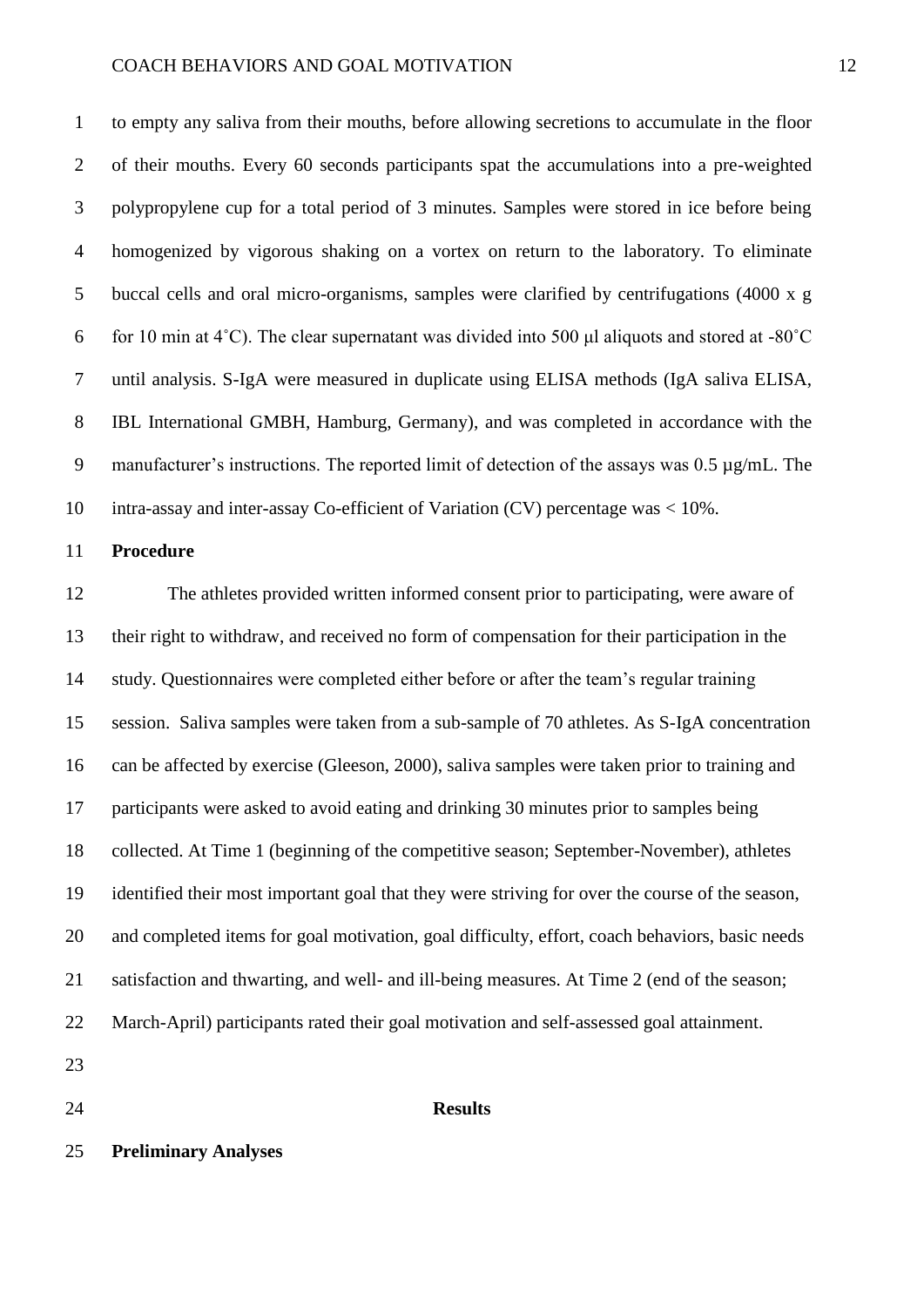| 1              | Of the 241 athletes who completed the initial questionnaire at Time 1, only 98                                 |
|----------------|----------------------------------------------------------------------------------------------------------------|
| $\overline{2}$ | completed measures at Time 2. Given this attrition rate, the data were analyzed in two ways.                   |
| 3              | A cross-sectional analysis was conducted with the whole sample at Time 1, and a separate                       |
| $\overline{4}$ | longitudinal analysis was used for those who had completed all measures. The cross-sectional                   |
| 5              | results are presented first, followed by the longitudinal analysis.                                            |
| 6              | Preliminary analyses were performed to test for differences between those who                                  |
| $\tau$         | completed both time points and those who did not. Four multivariate analysis of variance                       |
| $8\,$          | (MANOVA) tests were performed separately for coach behaviors, needs                                            |
| 9              | satisfaction/thwarting, autonomous and controlled goal motives, and indicators of well- and                    |
| 10             | ill-being. When comparing those who completed questionnaires at both time points and those                     |
| 11             | who completed only Time 1 data, it was found that the former had higher levels of needs                        |
| 12             | satisfaction and lower needs thwarting (Wilks' $\lambda$ = .98, F (2, 238) = 4.06, p = .02, partial $\eta^2$ = |
| 13             | .03). No other differences emerged. The S-IgA data is presented as total S-IgA concentration                   |
| 14             | (in micrograms per millilitre), and we controlled for S-IgA output (in micrograms per minute,                  |
| 15             | controlling for the effects of salivary flow rate) in line with previous research (Bosch et al.,               |
| 16             | 2001). To calculate the latter variable, the total S-IgA concentration was multiplied by the                   |
| 17             | salivary flow rate (total amount of saliva collected divided by the number of minutes samples                  |
| 18             | were collected over). Both the total S-IgA concentration and S-IgA output had non-normal                       |
| 19             | distribution therefore the data were log-transformed.                                                          |
| 20             | <b>Cross-sectional Descriptive Statistics, Scale Reliabilities, and Pearson's Correlations</b>                 |
| 21             | The descriptive statistics, scale reliabilities and Pearson's correlations for the cross-                      |

 sectional data are presented in Table 1. The internal reliabilities for autonomous and controlled goal motives were .46 and .51, respectively. While lower than the reliabilities of the other measures used, there were only two items per scale, which may have contributed to the low Cronbach's alpha. Additionally, both the autonomous and controlled goal motives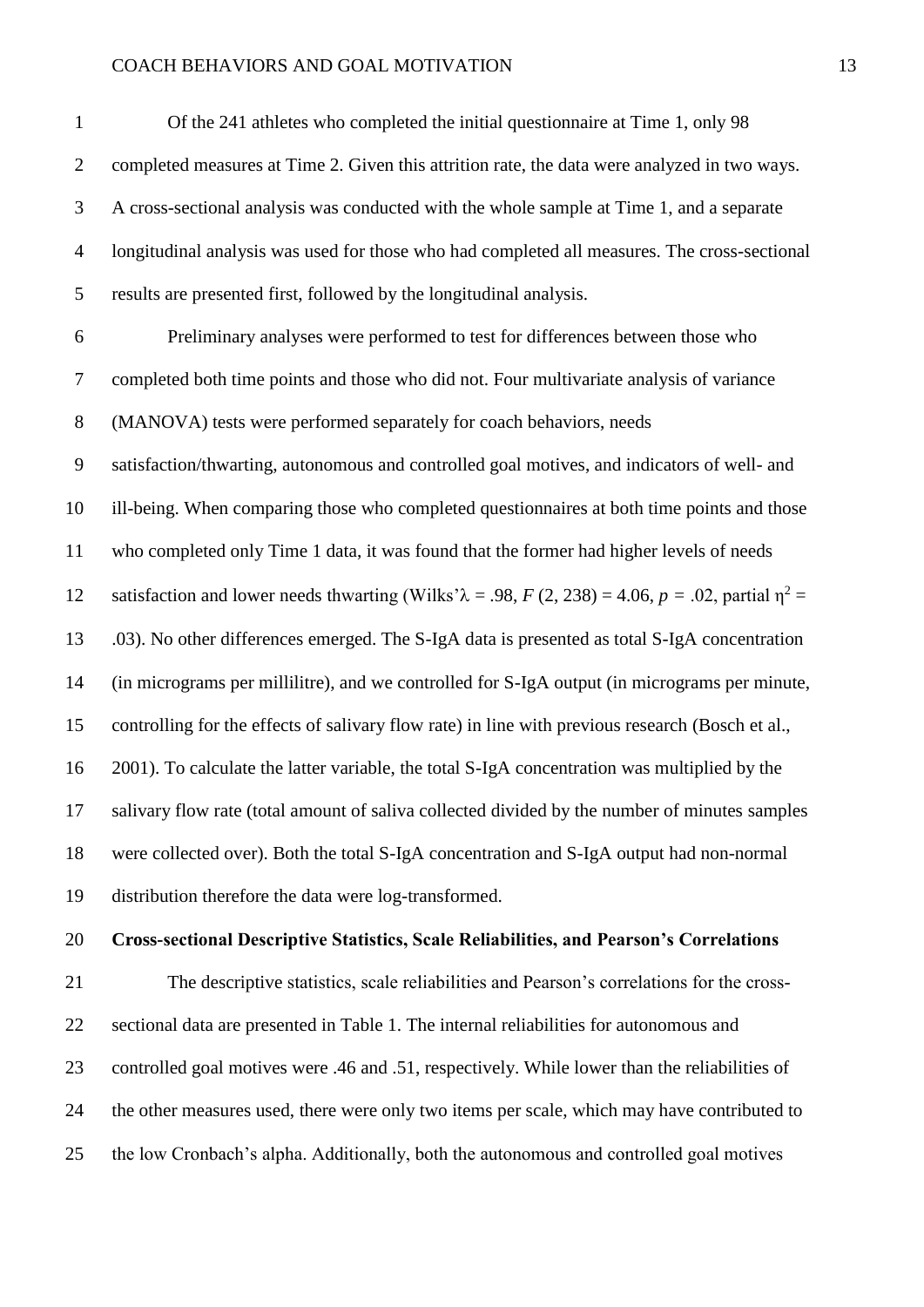## **Coaching Behaviors, Basic Psychological Needs, Goal Motives, and Well- and Ill-Being**

 The hypothesized model was tested with structural equation modeling (SEM) using MPlus 7.1 (Muthén & Muthén, 1998-2011). A single-indicator approach was employed, whereby each latent factor was represented by the mean score of the respective factor items. Such an approach is suitable when sample size is too small for a multiple-indicator model. The parameters of the structural model are not impacted by measurement error as reliability estimates are incorporated into the model. Using this method, the error variance for each measure was set equal to the variance of the measure multiplied by one minus its reliability. Thus, the path to the measured indicator from the latent variable is equal to the square root of the measure's reliability (Hayduk, 1987).

15 The SEM for the hypothesized model showed a poor fit to the data:  $\chi^2$  (17) = 38.82, *p*  $16 = .001$ , CFI = .95, NNFI = .89, SRMR = .05, RMSEA = .07, 90% confidence interval RMSEA = .04 to .10), and the modification indices suggested specifying a direct pathway from needs thwarting to burnout. This path was deemed conceptually appropriate, and this 19 addition to the model resulted in a good fit to the data:  $\chi^2$  (16) = 27.63, *p* = .04, CFI = .97, 20 NNFI = .94, SRMR = .04, RMSEA = .06, 90% confidence interval RMSEA = .02 to .09. Coach autonomy support was positively and negatively related to needs satisfaction and needs thwarting respectively, with the latter also being positively related to coach controlling behaviors. The hypothesized link between coach controlling behaviors and needs satisfaction was non-significant. Autonomous and controlled goal motives were positively related to needs satisfaction and thwarting, respectively. Burnout and physical ill-being symptoms were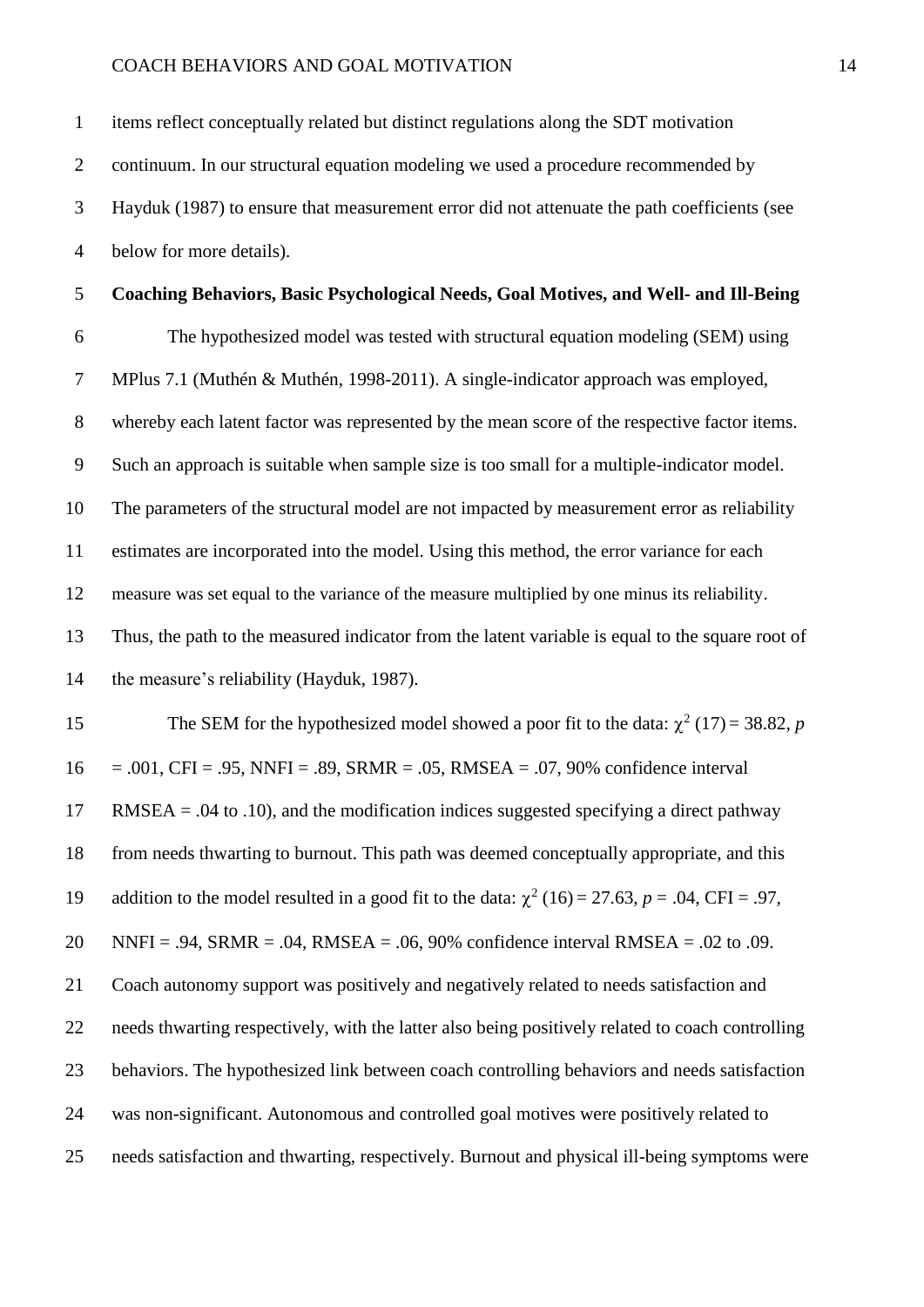| $\mathbf{1}$   | positively related to controlled motives, and negatively related to autonomous motives.                         |
|----------------|-----------------------------------------------------------------------------------------------------------------|
| $\overline{2}$ | Subjectively vitality was positively related to autonomous motives and unrelated to                             |
| 3              | controlled motives. Based on recommendations by Preacher and Hayes (2008), bias-corrected                       |
| $\overline{4}$ | bootstrapped 95% confidence intervals (BC-CI) were used to test for indirect effects. Coach                     |
| 5              | autonomy support was related to autonomous goal motives through needs satisfaction ( $\beta$ =                  |
| 6              | .38, $p < .001$ , BC-CI = .20 to .56), and to controlled goal motives through needs thwarting ( $\beta$ )       |
| $\tau$         | = -.18, $p < .001$ , BC-CI = -.28 to -.09). There was also a significant effect from coach                      |
| $8\,$          | controlling behaviors to controlled goal motives through needs thwarting ( $\beta$ = .20, $p$ < .001,           |
| 9              | $BC-CI = .09$ to .31). Additionally, coach autonomy support was related to burnout through                      |
| 10             | needs thwarting directly ( $\beta$ = -.12, $p$ = .006, BC-CI = -21 to -.04), needs satisfaction and             |
| 11             | autonomous motives ( $\beta$ = -.13, $p$ = .001, BC-CI = -.23 to -.05), and needs thwarting and                 |
| 12             | controlled motives ( $\beta$ = -.05, $p = .03$ , BC-CI = -.09 to -.003). Coach autonomy support was             |
| 13             | connected to physical ill-being symptoms through needs satisfaction and autonomous motives                      |
| 14             | $(\beta = -12, p = .009, BC-CI = -.21$ to $-.03$ ) and needs thwarting and controlled motives ( $\beta = -12$ ) |
| 15             | .06, $p = .03$ , BC-CI = -.13 to -.006). Physical ill-being symptoms were associated with                       |
| 16             | controlling coaching through needs thwarting and controlled motives ( $\beta$ = .06, $p$ = .04, BC-CI           |
| 17             | $= .002$ to .13). Subjective vitality was linked to coach autonomy support through needs                        |
| 18             | satisfaction and autonomous goal motives ( $\beta$ = .22, p < .001, BC-CI = .11 to .33), but not                |
| 19             | through needs thwarting and controlled goal motives ( $\beta$ = .006, $p$ = .75, BC-CI = -.03 to .04).          |
| 20             | Overall, the model explained 51% of the variance in burnout, 24% in physical ill-being                          |
| 21             | symptoms and 35% of the variance in subjective vitality. The final model is displayed in                        |
| 22             | Figure 1.                                                                                                       |

 We ran a separate SEM also in MPlus for the analysis of the S-IgA variables. Due to the lower sample size a Bayesian approach was employed, as previous research has indicated such methods may produce more accurate results that maximum likelihood estimates with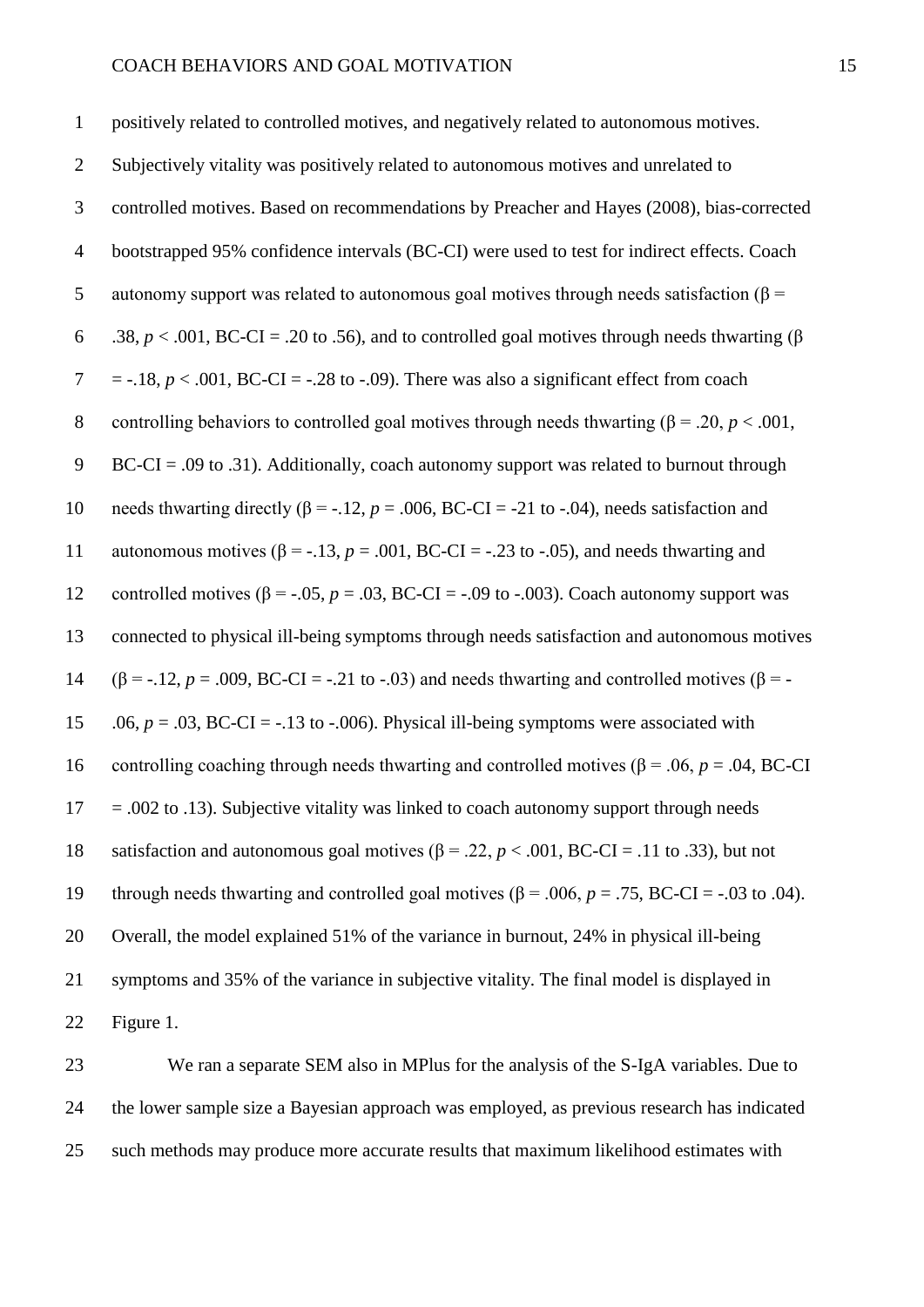very small sample sizes (Lee & Song, 2004). In this method, posterior predictive checking 2 (PPC; Gelman, Carlin, Stern, & Rubin, 2004) is used to evaluate model fit, whereby an  $\chi^2$  test is conducted to compared the model estimates with observed data. A 95% confidence interval 4 is generated for the PPC- $\chi^2$ ; a model is deemed to be a good fit if this value encompasses 0, or the Posterior Predicted *p-*value is above .50. For each estimated parameter in a Bayesian SEM a 95% credibility interval (CI) is generated. A true relation is likely to exist between variables if this value does not contain 0. A further advantage of using a Bayesian approach is the potential to include prior knowledge into the analysis, whereby the model is tested against a set of known parameters rather than against a null hypothesis (van de Schoot et al., 2014; Zyphur & Oswald, 2013). These can be non-informative (making no assumptions about the direction or strength of relations) or informative (for example, based on values obtained from a maximum likelihood estimate, or from meta-analyses and the available literature). Given that the present study is the first to explore the relation between goal motivation and S-IgA levels, we were unable to use priors based on previous literature. We were therefore presented with the choice of using priors based on a maximum likelihood estimate, or to use no priors in the analysis. Given that it has been suggested that the former option is superior to the latter (van de Schoot et al, 2014), we first ran a maximum likelihood estimate, and used these pathway coefficients as informative priors.

 A model was tested which included goal motives and S-IgA concentration, and 20 controlling for S-IgA output. This model had good fit: PPC- $\chi^2$  confidence interval = -11.71 to 12.97, Posterior Predictive *p*-value = .73. Examination of the pathways showed a significant 22 effect between autonomous goal motives and S-IgA concentration ( $\beta$  = -.21, 95 % CI = -.37 23 to  $-0.02$ ,  $p = 0.02$ ). For all the other pathways, the CI encompassed 0 and the *p*-values were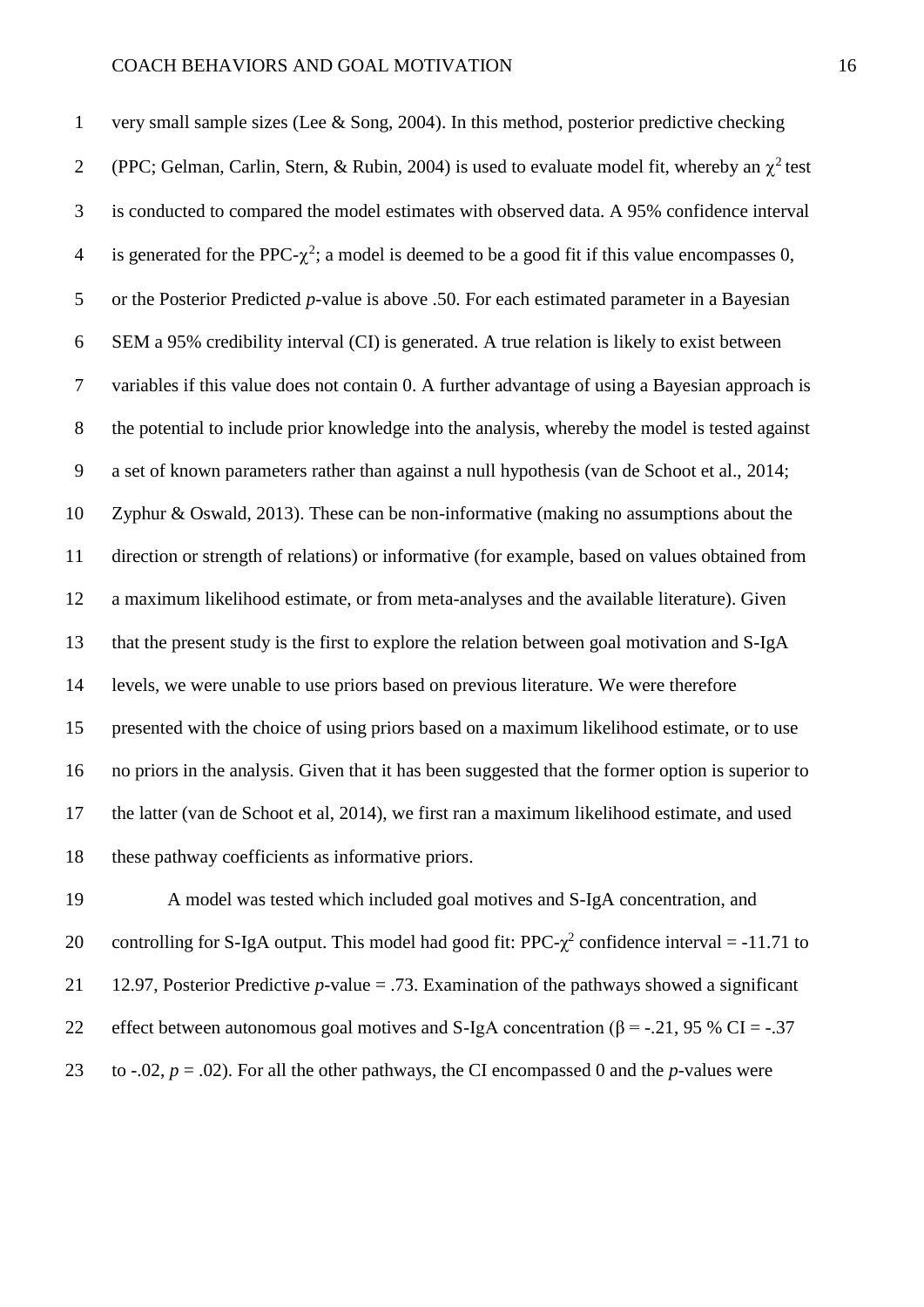greater than .05. Overall, goal motives significantly explained 7% of the variance in S-IgA

concentration. These results are displayed in Figure  $2<sup>1</sup>$ 

## **Longitudinal Descriptive Statistics, Scale Reliabilities, and Pearson's Correlations**

4 For the longitudinal data, athletes  $(n = 12)$  who reported that they had stopped working towards their goal as it had become unattainable were removed from the main analysis. This resulted in data of 86 athletes. Table 2 displays the means, standard deviations, internal reliabilities, and bivariate correlations for the longitudinal data.

## **Goal Motives and Goal Attainment over Time**

 Given the rather small sample size, we again used a Bayesian SEM approach when examining the longitudinal data. However, in this model we incorporated informative priors to the model based on previous SC model-based literature. We first tested a model where Time 1 autonomous and controlled goal motives predicted Time 2 goal attainment. This 13 model showed a reasonable fit to the data:  $PPC-\chi^2$  confidence interval = -.6.50 to 15.10, Posterior Predictive *p*-value = .50. As expected, Time 1 autonomous motives significantly and positively predicted Time 2 goal attainment (β = .18, *p =* .01, 95% CI = .02 to .32), 16 whereas controlled motives were unrelated to goal attainment  $(\beta = -0.08, p = .21, 95\% \text{ CI} = -1.02)$  .26 to .09). Next, we added Time 2 goal motives into the model, specifying pathways from both Time 1 motives and Time 2 motives to goal attainment. This model demonstrated good 19 fit: PPC- $χ²$  confidence interval = -.25.39 to 15.41, Posterior Predictive *p*-value = .67. In this revised model, the pathway from Time 1 autonomous motives to goal attainment became 21 smaller and non-significant  $(\beta = .13, p = .08, 95\% \text{ CI} = -.02 \text{ to } .28)$ . However, Time 2 22 autonomous motives were significantly related to goal attainment (β = .17, *p* = .02, 95% CI = .009 to .32). Controlled goal motivation at both time points was unrelated to goal attainment (Time 1 β = -.04, *p* = .10, 95% CI = -.25 to .15; Time 2 β = -.02, *p* = .42, 95% CI = -.23 to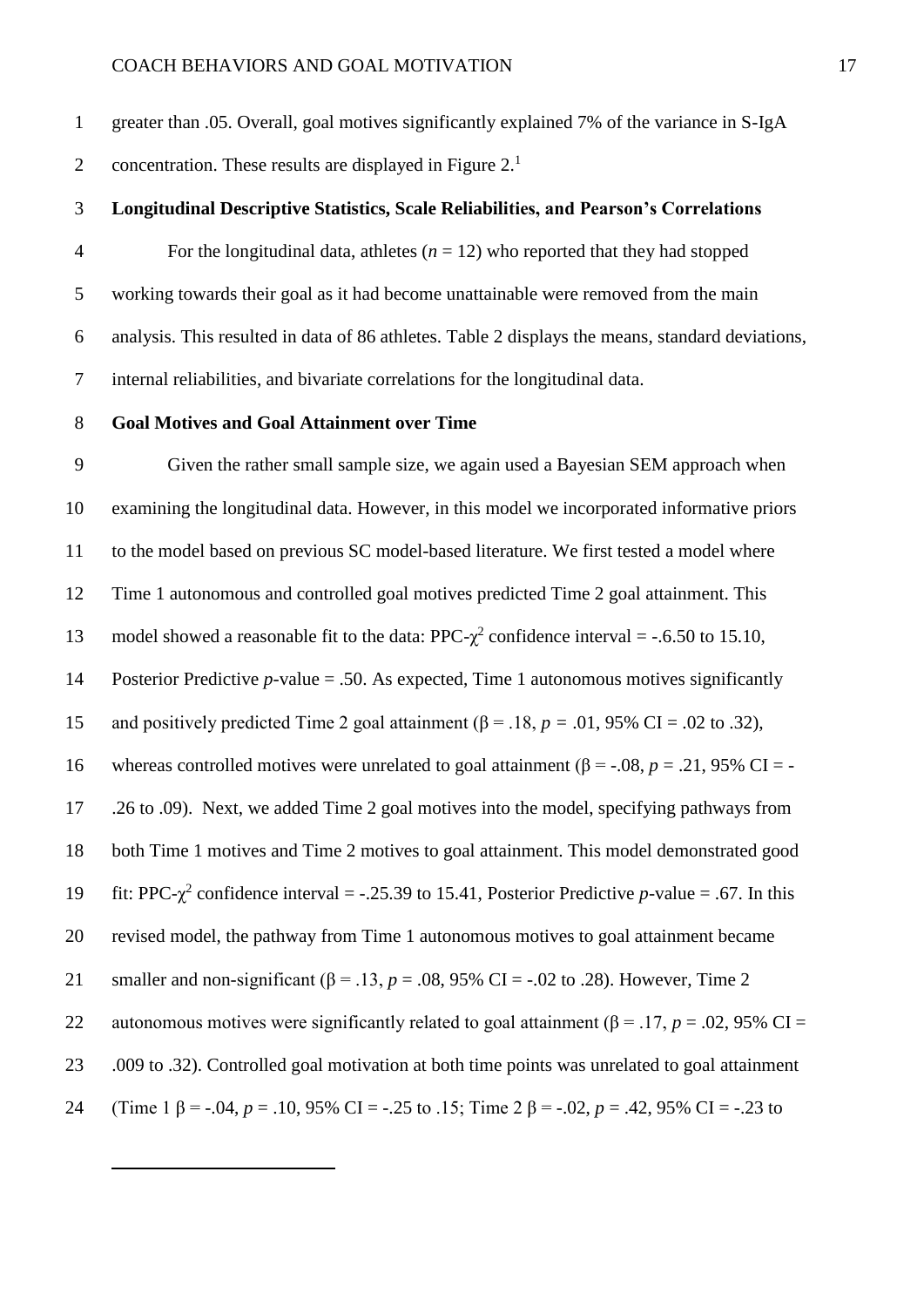.19). There were significant pathways from Time 1 autonomous and controlled goal motives 2 to their respective Time 2 motives (autonomous  $\beta = .47$ ,  $p < .001$ , 95% CI = .32 to .61; 3 controlled ( $\beta$  = .46,  $p < .001$ , 95% CI = .31 to .58), as well as a significant indirect effect from 4 Time 1 autonomous motives to goal attainment through Time 2 autonomous motives ( $\beta$  = .14, *p* = .02, 95% CI = .01 to .30). These results were unchanged when goal difficulty and goal efficacy were included as control variables. This model explained 10% of the variance in goal attainment, and is depicted in Figure 3.

- 
- 

#### **Discussion**

 The present study had four aims. Addressing the first and second aims, we explored the relations between coach behaviors, basic psychological needs and goal motives, using the hierarchical model of motivation (Vallerand, 1997). Additionally, we incorporated into our model the independent relations between autonomous and controlled goal motives, and well- and ill-being. Finally, we explored goal motives over the course of a competitive season and how these relate to goal attainment.

 Our findings provided a clear picture of how goal motives relate to coach behavior, through the satisfaction or thwarting of the basic psychological needs. When athletes perceive their coaches to be more autonomy-supportive, they report greater satisfaction of their basic psychological needs, and consequently strive for their goals with higher autonomous motives. Deci and Ryan (2000) proposed that individuals who are exposed to social environments which support the basic psychological needs are more likely to display intrinsically motivated behavior. Our findings provide further support to this proposition and are an extension of previous work (Adie et al., 2008; Adie, Duda, & Ntoumanis, 2012; Balaguer et al., 2012; Smith et al., 2007, 2011), showing that the extent to which coaches create an autonomy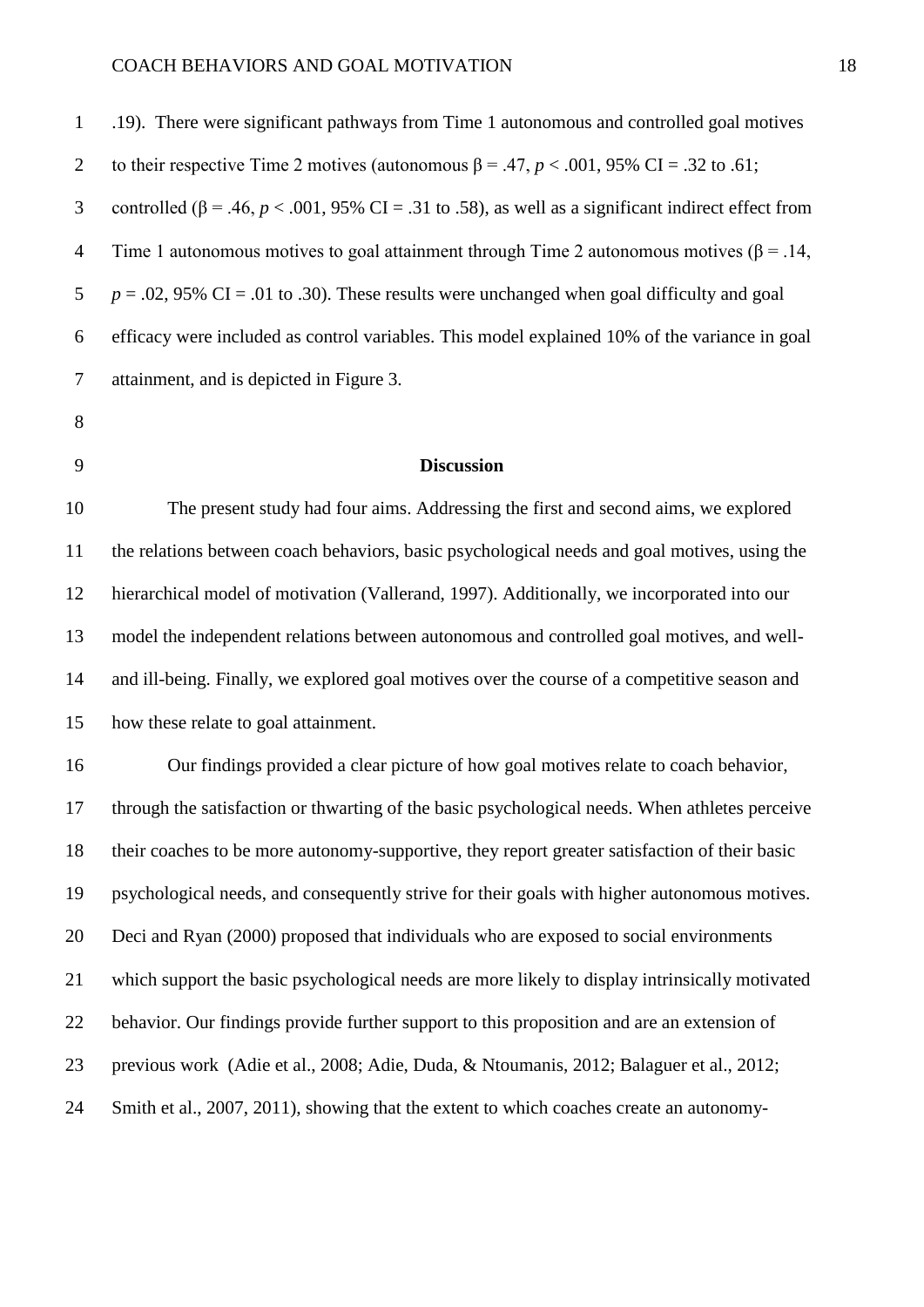supportive environment is also related to autonomous goal strivings via basic need satisfaction.

 The present investigation took advantage of recent methodological developments in the SDT literature by incorporating measures of coach controlling behaviors (Bartholomew et al., 2010) and psychological needs thwarting (Bartholomew et al., 2011b). As expected, we found that the relation between controlling coach behaviors and controlled goal motives was mediated by psychological needs thwarting. The pathways linking controlling coaching, needs thwarting, and controlling goal motives were larger than those linking autonomy- supportive coaching to needs thwarting and controlled goal motives. This supports research which suggests that the "darker" side of athlete experience can better explain extrinsic motivation (Bartholomew et al., 2010, 2011a, 2011b). As such, it is important that both facets of coach behaviors, as well as both need satisfaction and thwarting are considered in the goal striving literature.

 Our findings also provide insight into the independent relations between autonomous and controlled goal motives, and multiple indicators of well- and ill-being. Previously, SC model research had utilized relative well-being measures, where ill-being indices were subtracted from well-being indices (Sheldon & Elliot, 1999; Smith et al., 2007, 2010). By investigating well-being and ill-being independently, the present findings suggest that controlled motives are only related to indicators of ill-being, whereas autonomous motives can be linked with both well- and ill-being. Our findings support Deci and Ryan's (2000) propositions regarding motivation and well-being. When individuals strive with more 22 adaptive autonomous motives, this leads to positive psychological benefits (for example, higher well-being and the absence of ill-being). Conversely, controlled goal motivation may have significant negative consequences, such as no benefits for well-being and higher levels of ill-being. Previous research has found similar relations between the satisfaction or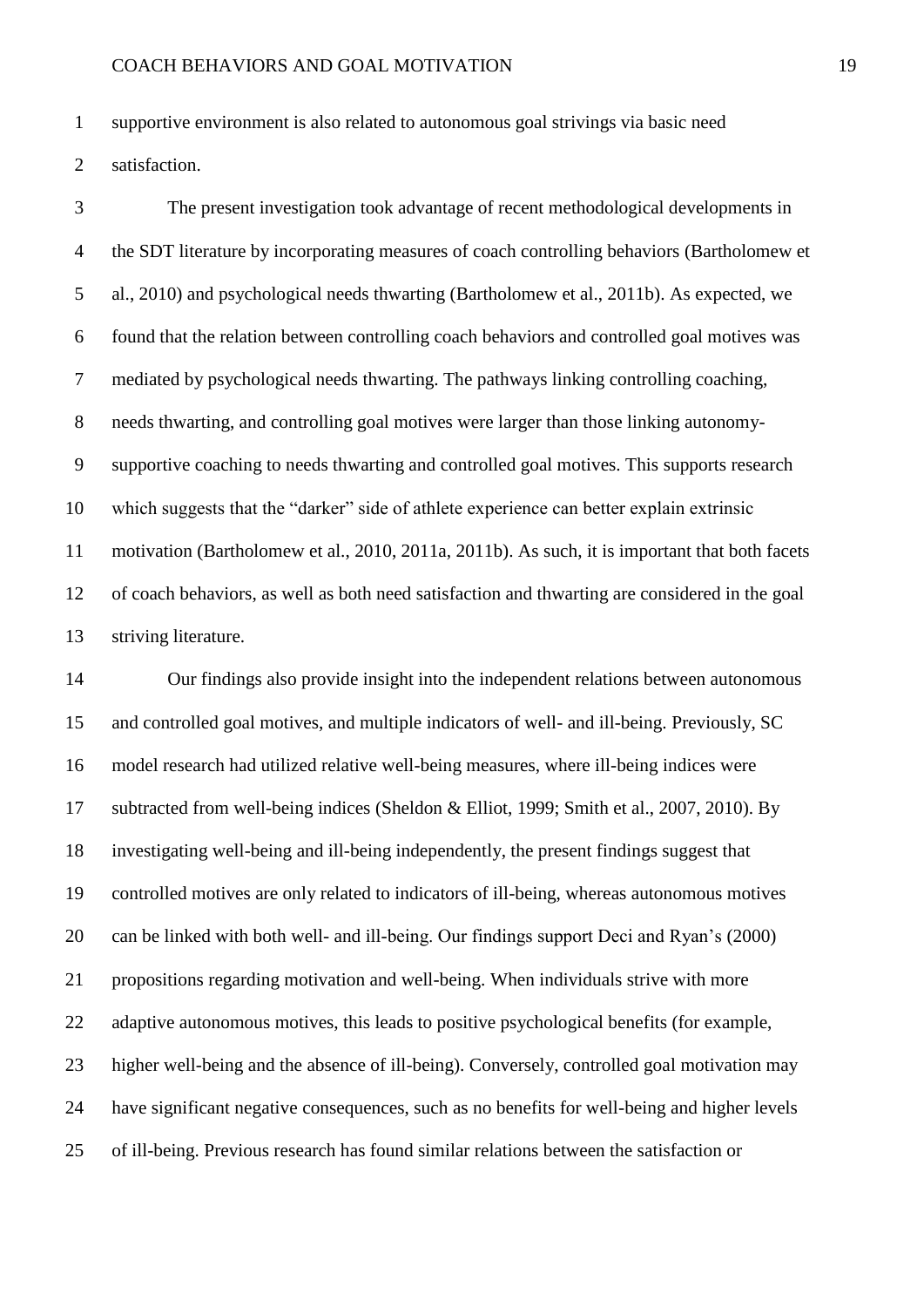thwarting of the basic psychological needs, and well- and ill-being (Bartholomew et al., 2011a; Bartholomew et al., 2011b; Gunnell, Crocker, Wilson, & Mack, 2013). The amount of variance explained by the model in the well- and ill-being measures was less than other studies (e.g. Smith et al., 2007, 2010), although this is likely to be a result of prior studies utilizing relative well-being rather than exploring the independent relations from autonomous and controlled goal motives. Nevertheless, our findings demonstrate the importance of exploring these independent relations to fully understand how goal motives are related to well- and ill-being. Additionally, our model shows that psychological needs thwarting can predict burnout indirectly via controlled motives as originally hypothesized, as well as directly. This latter finding, although not hypothesized, is broadly in line with previous research (e.g. Balaguer et al., 2012; Bartholomew et al., 2011a) which did not measure goal motivation, but found that needs thwarting is positively related to burnout.

 A novel aspect of the present investigation was the measurement of aspects of ill- being that have not been examined within goal striving research. The results showed that physical symptoms of ill-being are positively and negatively related to both autonomous and controlled motives respectively. Additionally, autonomous motives were linked to lower levels of S-IgA prior to training, a biological marker of stress. While we expected that controlled (rather than autonomous) motives would be related to S-IgA, this finding might be explained by athletes in this study generally having low controlled motives for their goals. Despite only a small amount of variance in S-IgA being explained by autonomous goal motives, this was still a significant proportion and as such the results indicate that when athletes strive with autonomous motives, biological markers of stress are lower prior to training sessions. This could lead to athletes being less likely to feel physically unwell; a proposition supported by the physical ill-being results.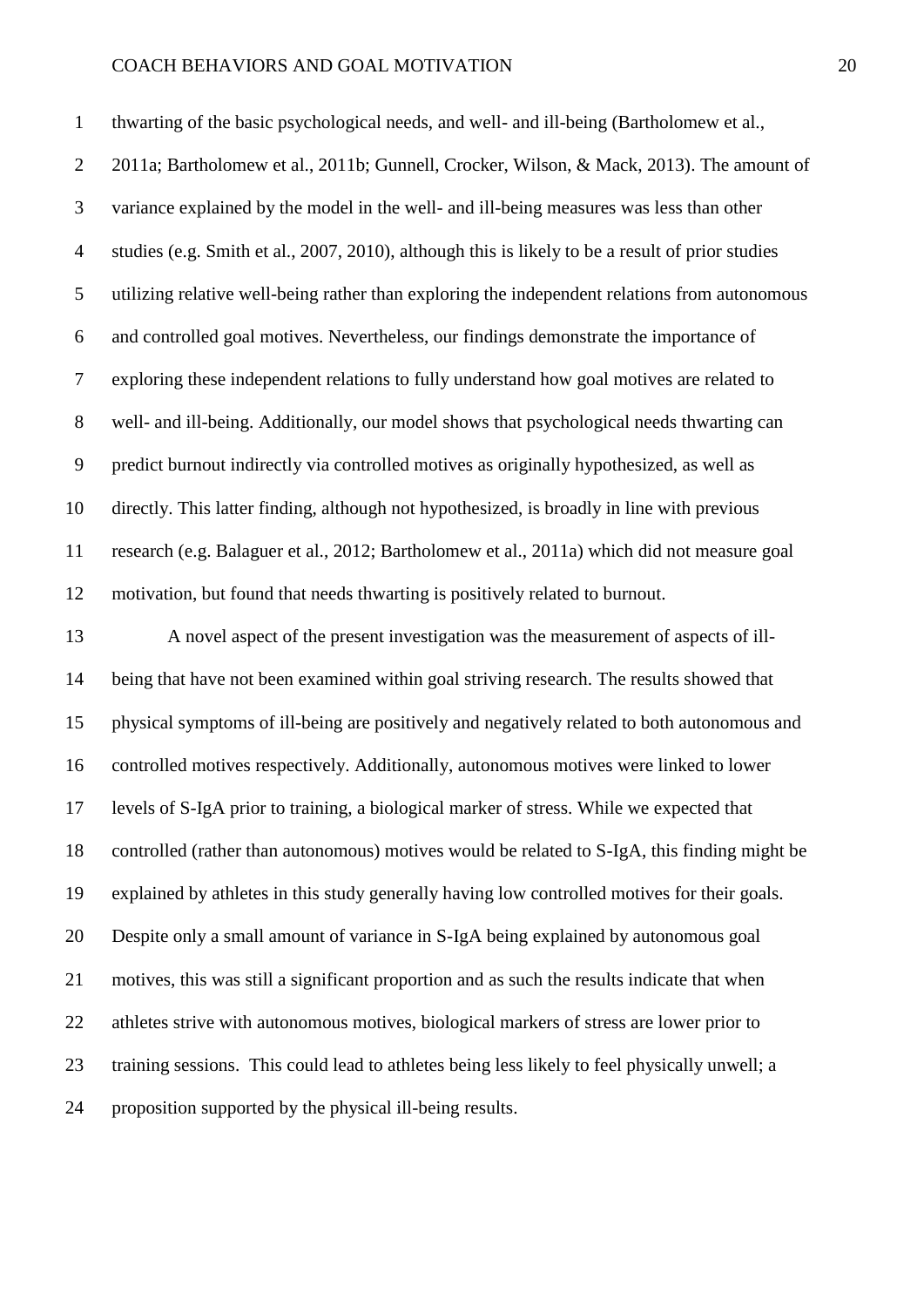With regard to our final hypothesis, the longitudinal results show that proximal autonomous goal motivation was a significant predictor of self-reported goal attainment at the end of the season, whereas initial autonomous goal motivation was no longer a significant predictor when end-of-season autonomous motivation was controlled for. As expected from past literature, controlled goal motivation at both time points was unrelated to goal attainment. Our results replicate those of several previous investigations (Ntoumanis et al., 2014; Sheldon & Elliot, 1999; Smith et al., 2007, 2011) and further support the benefit of striving for goals with autonomous motives. It is worth noting that only a small proportion of the variance in goal attainment was explained by autonomous goal motives, although this was a significant amount. This may suggest that over time it is important to consider other factors pertaining to goal attainment, perhaps combining the cross-sectional and longitudinal aspects of the present study to give a more coherent picture of goal striving. However, given that initial goal motivation predicted end-of-season goal motivation, the findings suggest the importance of not only initiating goal striving with autonomous motives, but also maintaining these more adaptive motives throughout goal pursuit. This has implications for coaches, who may need to consider how they can best facilitate their athletes when engaged in goal pursuit by creating need supportive motivational environments (Ntoumanis & Mallett, 2014).

## **Limitations, future research directions and practical implications**

 When interpreting the findings of the present results, it is important to consider the limitations of this investigation. First, it would have been worthwhile if we could have explored the relations examined in the cross-sectional analyses at multiple time points over the course of the competitive season. Additionally, with the exception of the S-IgA analyses, the study relied on self-report measures of the psychological constructs. Given recent developments in observational measures of coach behaviors (for example, Tessier et al., 25 2013), researchers may wish to adopt a multi-method approach so that athlete perceptions can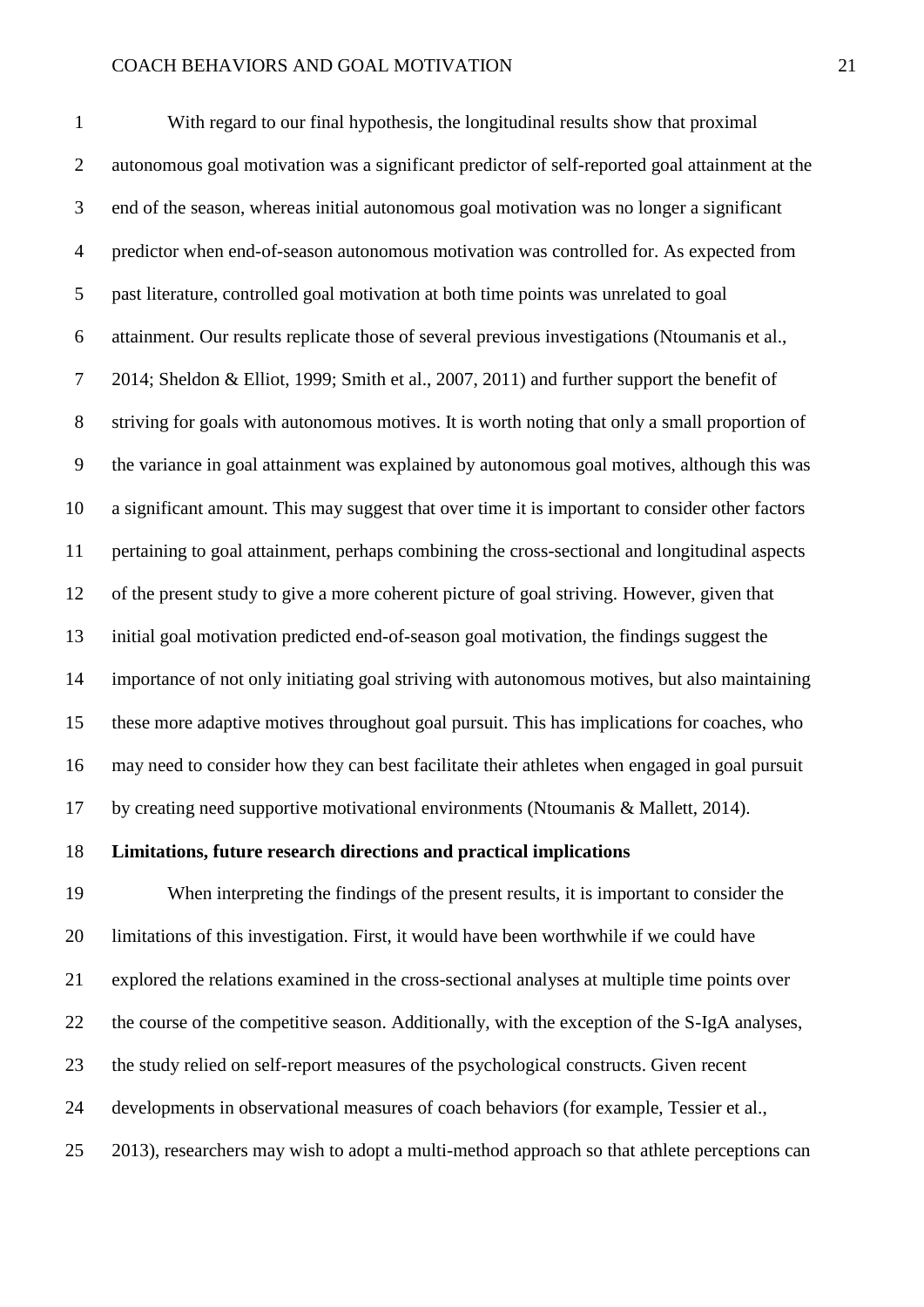be investigated alongside observing coaches in action. The comparatively lower internal reliabilities for autonomous and controlled goal motives found at both time points in the present study might also be considered a limitation. Given that these measures only contained one item per motivational regulation, future research might consider using several items for each regulatory type to improve the internal reliabilities of both autonomous and controlled goal motives. A further limitation is the attrition experienced within the study. The second time point of the present study coincided with severe weather, which registered as the coldest UK spring since 1962. This hampered data collection efforts, as many training sessions were outdoors and therefore were cancelled due to snow-covered and frozen pitches. Furthermore, given that training time was limited due to the poor weather, players may have felt that completing questionnaires would further impact on their schedule. It is plausible that these reasons could account for the attrition experienced in the study. Nevertheless, the only significant difference found was that those who completed both time points reported higher needs satisfaction and lower needs thwarting. Hence, it seems that participant dropout was not systematic in any substantive way.

 A potential limitation is that the present study did not measure other aspects of perceived coaching style. Structure and involvement are also important aspects to consider within the coach-athlete relationship (Deci & Ryan, 2000; Pope & Wilson, 2012), yet in the present study we focused on autonomy support and controlling coach behaviors. Future explorations in this area may wish to incorporate structure and involvement into the model in order to offer a more comprehensive examination of the relations between coach behaviors, basic psychological needs and the motivation for goal striving.

 Future research could build on the findings of the present study in various ways. First, this study only looked at one goal which athletes were working towards over the course of the season. However, individuals are often working towards several goals at one time (Louro,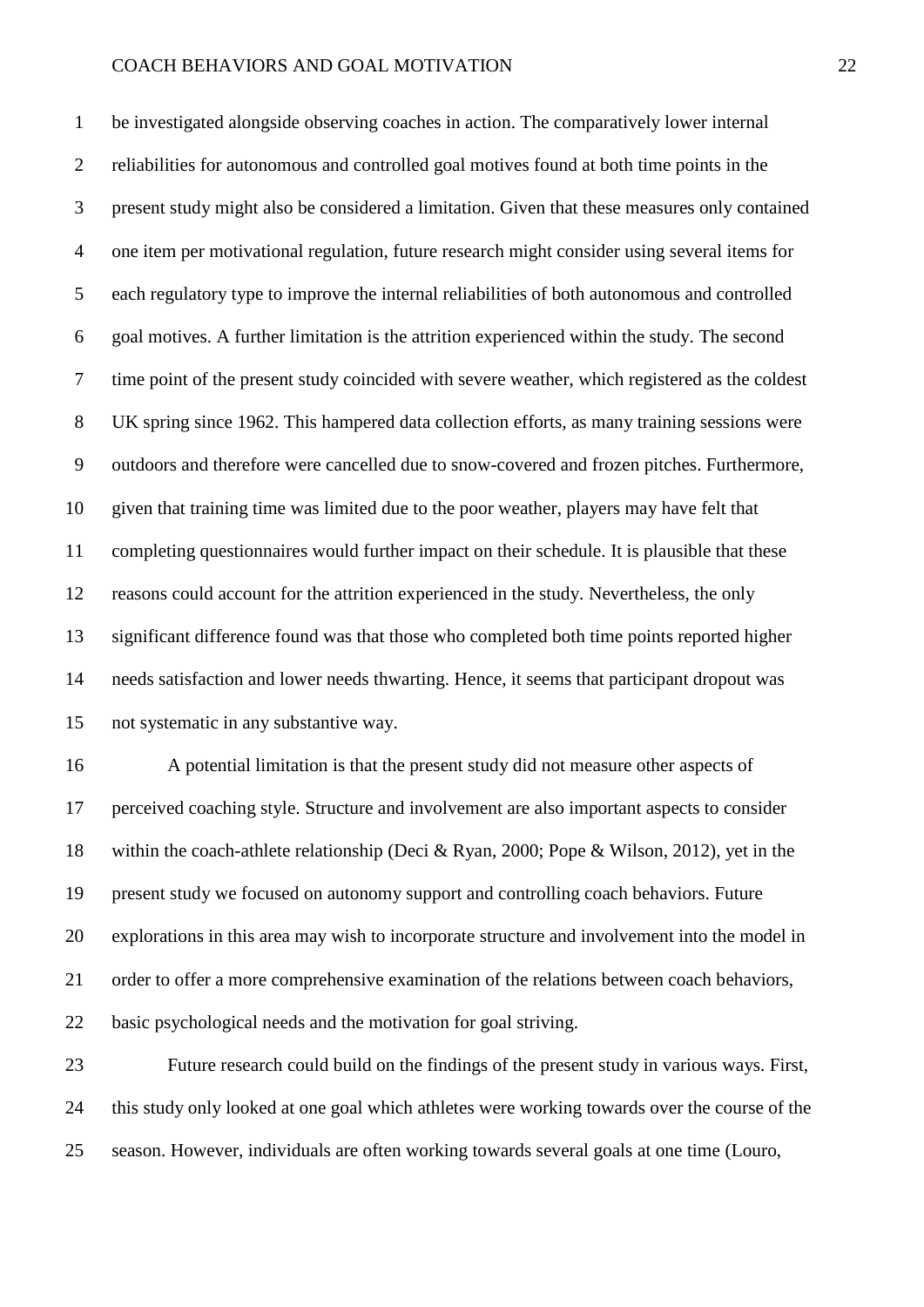Pieters, & Zeelenberg, 2007), either just in sport or across different domains. It would be interesting to know how athlete goal motivation might impact goal progress and attainment in these situations, and how coaches might help facilitate optimal goal striving towards multiple goals. Further, it is important to note that goal persistence is not always the most adaptive goal self-regulation behavior. There may be certain situations where disengagement from an unattainable goal, and reengagement in an alternative goal is beneficial, both for performance and health (Wrosch, Scheier, Carver, & Schulz, 2003). Recent research has demonstrated that goal motivation might predict the self-regulatory responses to unattainable goals (Ntoumanis, Healy, Sedikides, Smith, & Duda, in press), and therefore future research may wish to investigate how the coach can facilitate disengagement from unattainable goals and reengagement in other worthwhile pursuits. Additionally, future work could look at the satisfaction or thwarting of each need separately (rather than grouping these related constructs as "needs"), given that research (e.g. Wilson & Rogers, 2008) has found different relations between these needs and motivation regulations.

 A final area which may be of interest to explore with further research is goal contagion and motivation contagion. It has been established that individuals can "catch" goals from those around them (Aarts, Gollwitzer, & Hassin, 2004), also known as goal contagion. Additionally, learners may adopt the inferred motivation of their teacher (i.e., motivation contagion), impacting their own motivation and how autonomy supportive they are when teaching a peer (Radel, Sarrazin, Legrain, & Wild, 2010). Recent research by Ntoumanis et al. (2014) showed goal persistence could be primed with videos depicting someone striving for their goal with either autonomous or controlled goal motives. As such, it may be worthwhile to explore how a coach's motivation for their own personal goals, or the motivation of some of the athletes within a team setting, might transfer to the rest of the athletes.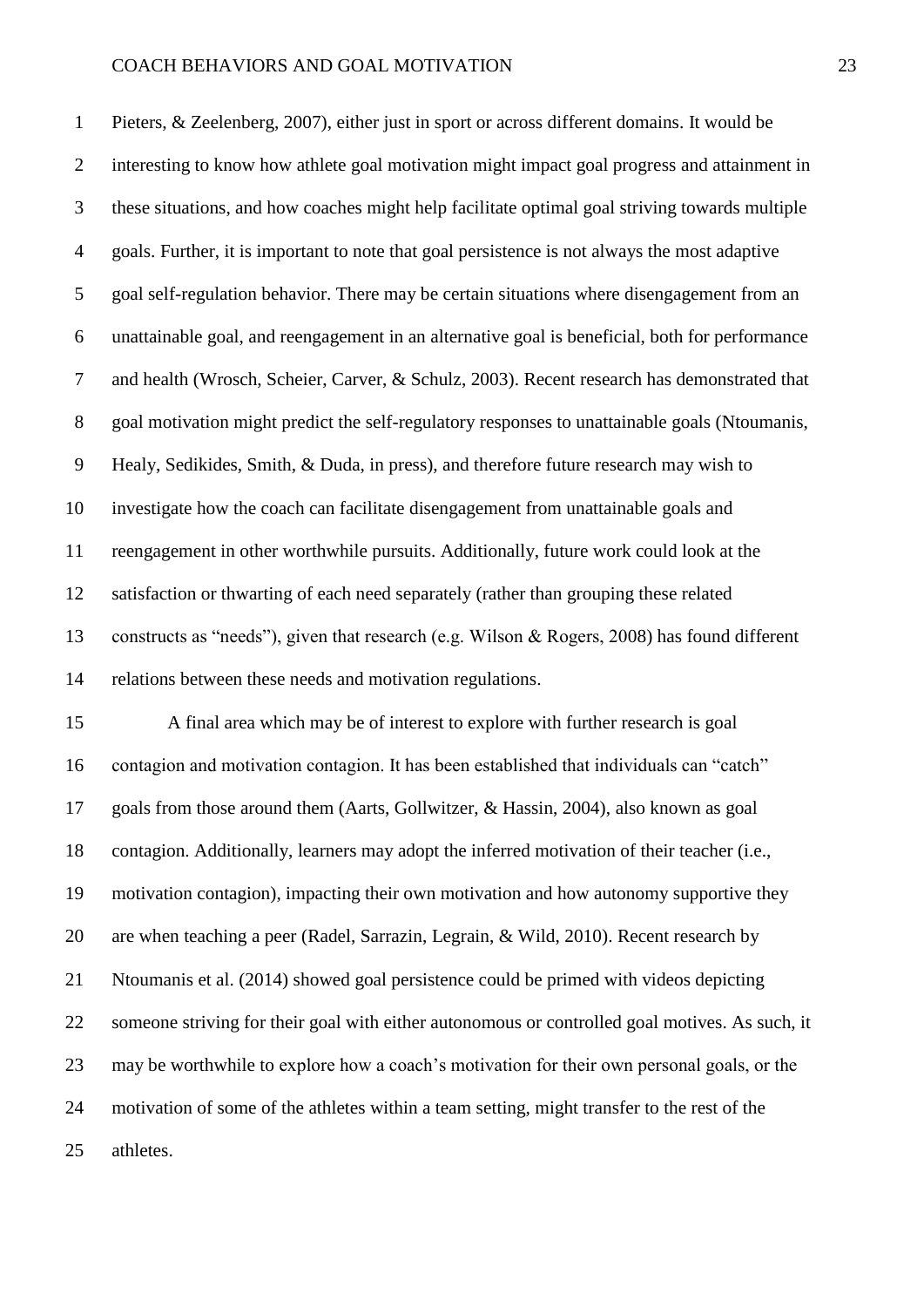| $\mathbf{1}$   | The results of the present investigation have implications for coaches, athletes, and          |
|----------------|------------------------------------------------------------------------------------------------|
| 2              | applied practitioners engaged in goal setting. The findings add to the wealth of evidence      |
| 3              | showing that more positive coaching behaviors are linked to more adaptive motives for goal     |
| $\overline{4}$ | striving, which over time can lead to greater levels of goal attainment. As such, coaches may  |
| 5              | want to consider how they can be autonomy supportive, particularly when working with their     |
| 6              | athletes to identify important goals, and throughout the goal striving process. Applied        |
| 7              | practitioners may also try to establish ways of helping coaches to be more autonomy            |
| 8              | supportive (for examples, see Ntoumanis & Mallett, 2014). Additionally, while the present      |
| 9              | study used sport as a setting, the findings may have implications for other goal setting       |
| 10             | environments, such as education and business.                                                  |
| 11             | To conclude, the present study supports and extends the literature by demonstrating            |
| 12             | that both autonomy supportive and controlling coach behaviors can predict autonomous and       |
| 13             | controlled goal motives through the satisfaction or thwarting of athletes' basic psychological |

needs. Such processes have implications for psychological and physical well- and ill-being.

Over time, those striving with autonomous motives are more likely to attain their goals. By

 using these findings and being autonomy-supportive in their delivery, coaches may be able to create optimal conditions for their athletes to reach their goals.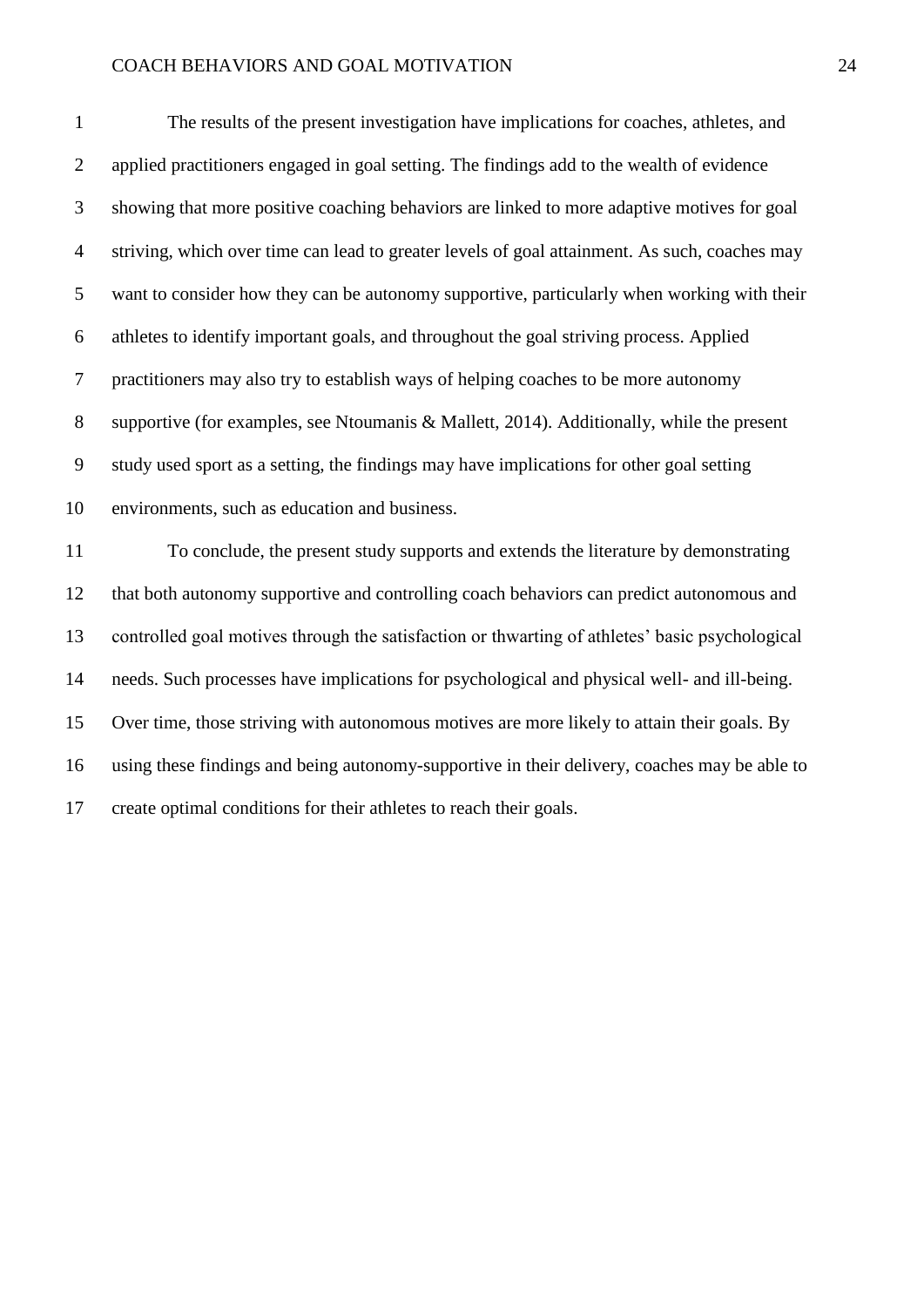| $\mathbf{1}$   |                                                                                                |
|----------------|------------------------------------------------------------------------------------------------|
| $\overline{2}$ | <b>References</b>                                                                              |
| 3              | Aarts, H., Gollwitzer, P. M., & Hassin, R. R. (2004). Goal contagion: Perceiving is for        |
| $\overline{4}$ | pursuing. Journal of Personality and Social Psychology, 87, 23-37. doi:                        |
| 5              | 10.1037/0022-3514.87.1.23                                                                      |
| 6              | Adie, J. W., Duda, J. L., & Ntoumanis, N. (2008). Autonomy support, basic need satisfaction    |
| 7              | and the optimal functioning of adult male and female sport participants: A test of             |
| 8              | basic needs theory. Motivation and Emotion, 32, 189-199. doi: 10.1007/s11031-008-              |
| 9              | 9095-z                                                                                         |
| 10             | Adie, J. W., Duda, J. L., & Ntoumanis, N. (2012). Perceived coach-autonomy support, basic      |
| 11             | need satisfaction and the well- and ill-being of elite youth soccer players: A                 |
| 12             | longitudinal investigation. Psychology of Sport and Exercise, 13, 51-59. doi:                  |
| 13             | 10.1016/j.psychsport.2011.07.008                                                               |
| 14             | Balaguer, I., Gonzalez, L., Fabra, P., Castillo, I., Merce, J., & Duda, J. L. (2012). Coaches' |
| 15             | interpersonal style, basic psychological needs and the well- and ill-being of young            |
| 16             | soccer players: A longitudinal analysis. Journal of Sports Sciences, 30, 1619-1629.            |
| 17             | doi: 10.1080/02640414.2012.731517                                                              |
| 18             | Bartholomew, K. J., Ntoumanis, N., Ryan, R. M., Bosch, J. A., & Thogersen-Ntoumani, C.         |
| 19             | (2011a). Self-Determination Theory and Diminished Functioning: The Role of                     |
| 20             | Interpersonal Control and Psychological Need Thwarting. Personality and Social                 |
| 21             | Psychology Bulletin, 37, 1459-1473. doi: 10.1177/0146167211413125                              |
| 22             | Bartholomew, K. J., Ntoumanis, N., Ryan, R. M., & Thogersen-Ntoumani, C. (2011b).              |
| 23             | Psychological Need Thwarting in the Sport Context: Assessing the Darker Side of                |
| 24             | Athletic Experience. Journal of Sport & Exercise Psychology, 33, 75-102.                       |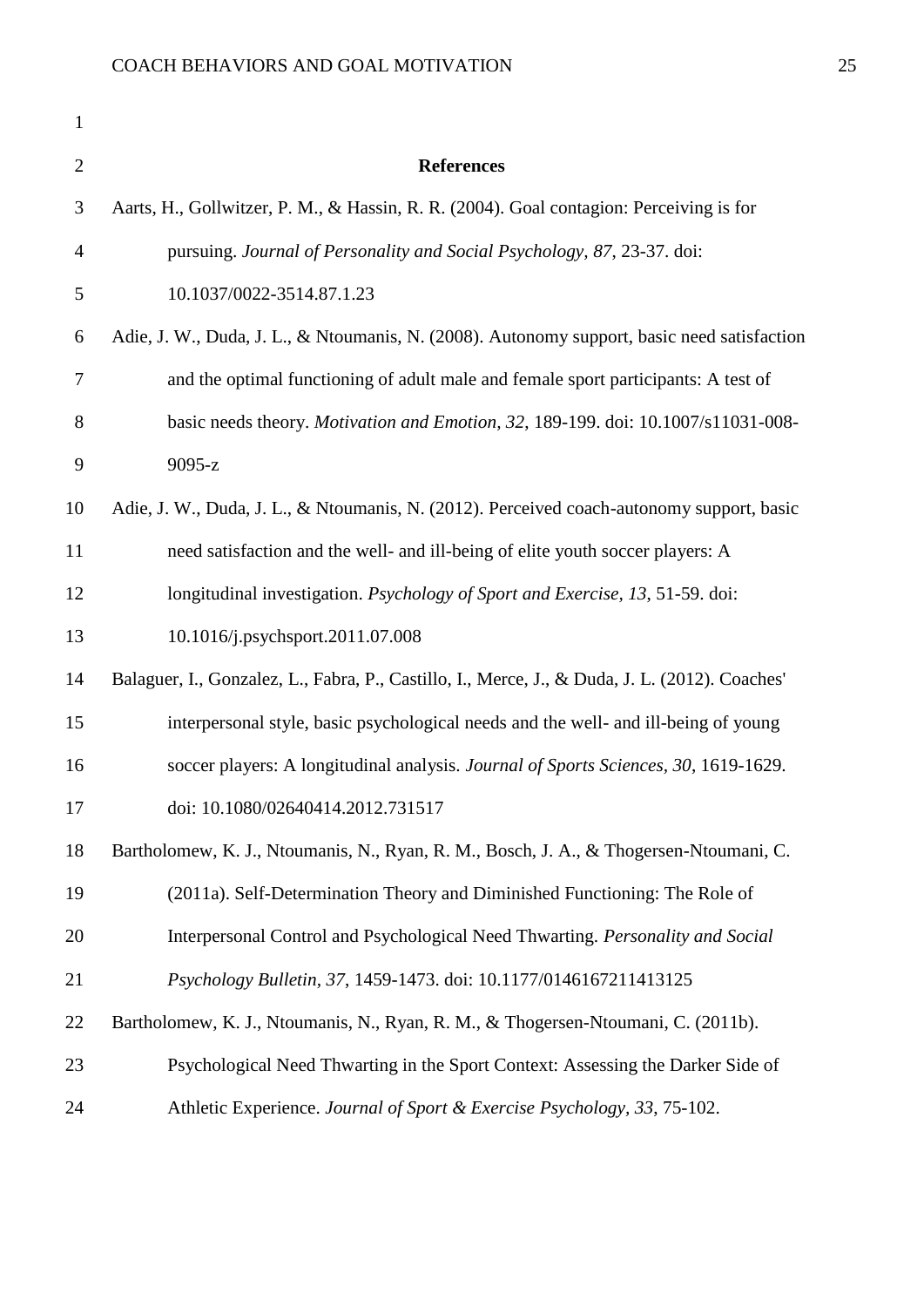| $\mathbf{1}$   | Bartholomew, K. J., Ntoumanis, N., & Thogersen-Ntoumani, C. (2009). A review of                |
|----------------|------------------------------------------------------------------------------------------------|
| $\overline{2}$ | controlling motivational strategies from a self-determination theory perspective:              |
| 3              | implications for sports coaches. International Review of Sport and Exercise                    |
| 4              | Psychology, 2, 215-233. doi: 10.1080/17509840903235330                                         |
| 5              | Bartholomew, K. J., Ntoumanis, N., & Thogersen-Ntoumani, C. (2010). The Controlling            |
| 6              | Interpersonal Style in a Coaching Context: Development and Initial Validation of a             |
| 7              | Psychometric Scale. Journal of Sport & Exercise Psychology, 32, 193-216.                       |
| $8\,$          | Black, A. E., & Deci, E. L. (2000). The effects of instructors' autonomy support and students' |
| 9              | autonomous motivation on learning organic chemistry: A self-determination theory               |
| 10             | perspective. Science Education, 84, 740-756. doi: 10.1002/1098-                                |
| 11             | 237x(200011)84:6<740::aid-sce4>3.0.co;2-3                                                      |
| 12             | Bosch, J. A., De Geus, E. J. C., Kelder, A., Veerman, E. C. I., Hoogstraten, J., & Amerongen,  |
| 13             | A. V. N. (2001). Differential effects of active versus passive coping on secretory             |
| 14             | immunity. Psychophysiology, 38, 836-846. doi: 10.1017/S0048577201000488                        |
| 15             | Bosch, J. A., Ring, C., de Geus, E. J. C., Veerman, E. C. I., & Amerongen, A. V. N. (2002).    |
| 16             | Stress and secretory immunity. Neurobiology of the Immune System, 52, 213-253.                 |
| 17             | Carraro, N., & Gaudreau, P. (2011). Implementation Planning as a Pathway Between Goal          |
| 18             | Motivation and Goal Progress for Academic and Physical Activity Goals. Journal of              |
| 19             | Applied Social Psychology, 41, 1835-1856. doi: 10.1111/j.1559-1816.2011.00795.x                |
| 20             | Deci, E. L., & Ryan, R. M. (2000). The "what" and "why" of goal pursuits: Human needs and      |
| 21             | the self-determination of behavior. <i>Psychological Inquiry</i> , 11, 227-268. doi:           |
| 22             | 10.1207/s15327965pli1104_01                                                                    |
| 23             | Emmons, R. A. (1991). Personal Strivings, Daily Life Events, and Psychological and             |
| 24             | Physical Well-Being. Journal of Personality, 59, 453-472.                                      |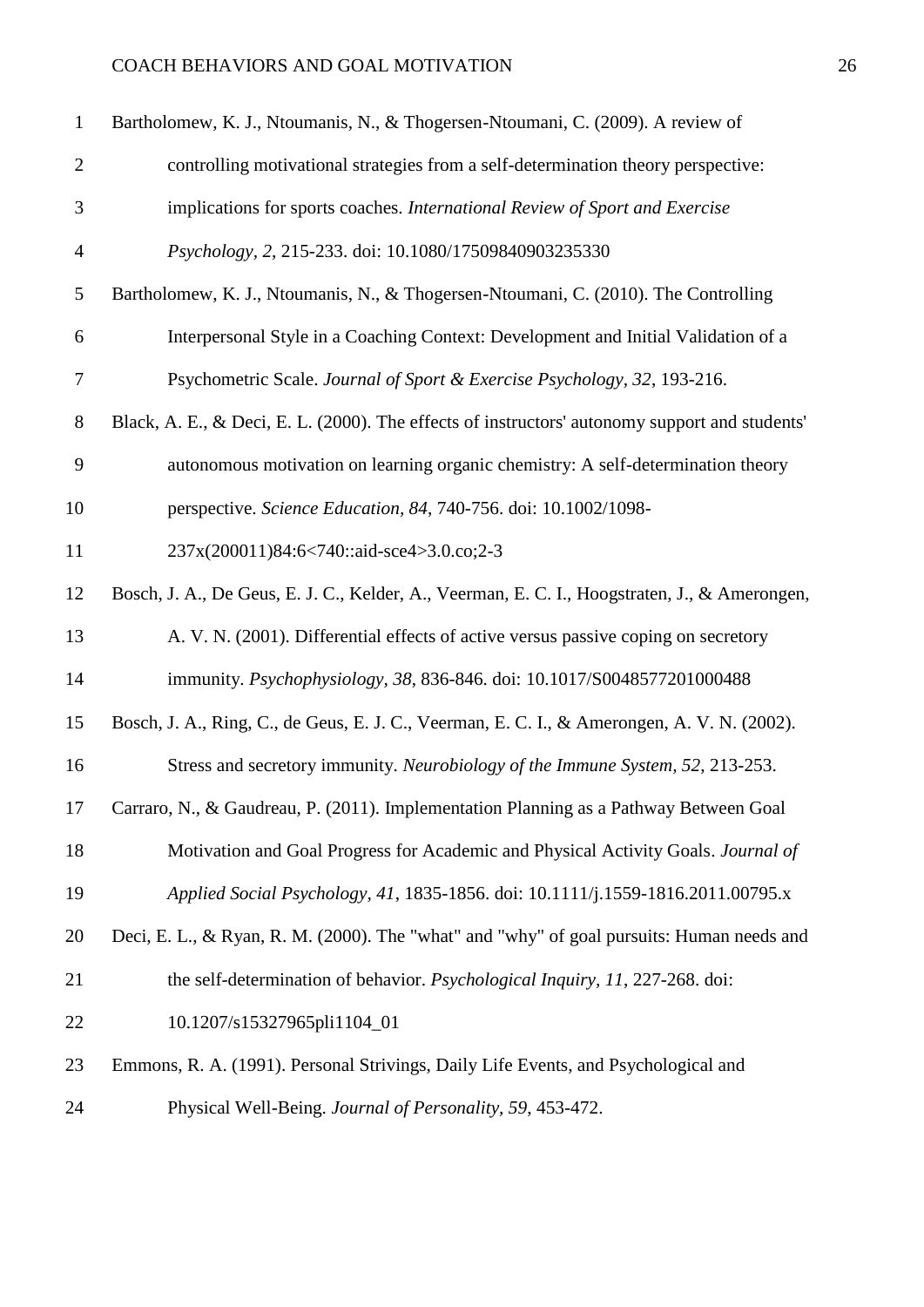| $\mathbf{1}$   | Gagne, M., Ryan, R. M., & Bargmann, K. (2003). Autonomy support and need satisfaction in      |
|----------------|-----------------------------------------------------------------------------------------------|
| $\overline{2}$ | the motivation and well-being of gymnasts. Journal of Applied Sport Psychology, 15,           |
| 3              | 372-390. doi: 10.1080/10413200390238031                                                       |
| $\overline{4}$ | Gaudreau, P., Carraro, N., & Miranda, D. (2012). From goal motivation to goal progress: the   |
| 5              | mediating role of coping in the Self-Concordance Model. Anxiety, stress, and coping,          |
| 6              | 25, 507-528.                                                                                  |
| $\tau$         | Gelman, A., Carlin, J. B., Stern, H. S., & Rubin, D. B. (2004). Bayesian data analysis (2nd   |
| 8              | ed.). Boca Raton: Chapman & Hall/CRC.                                                         |
| 9              | Gleeson, M. (2000). Mucosal immune responses and risk of respiratory illness in elite         |
| 10             | athletes. Exercise Immunology Review, 6, 5-42.                                                |
| 11             | Greguras, G. J., & Diefendorff, J. M. (2010). Why does proactive personality predict          |
| 12             | employee life satisfaction and work behaviors? A field investigation of the mediating         |
| 13             | role of the self-concordance model. Personnel Psychology, 63, 539-560.                        |
| 14             | Gunnell, K. E., Crocker, P. R. E., Wilson, P. M., & Mack, D. E. (2013). Psychological need    |
| 15             | satisfaction and thwarting: A test of Basic Psychological Needs Theory in physical            |
| 16             | activity contexts. Psychology of Sport and Exercise, 14, 599-607. doi:                        |
| 17             | 10.1016/j.psychsport.2013.03.007                                                              |
| 18             | Hayduk, L. A. (1987). Structural equation modeling with LISREL. Baltimore, MD: John           |
| 19             | Hopkins University Press.                                                                     |
| 20             | Judge, T. A., Bono, J. E., Erez, A., & Locke, E. A. (2005). Core self-evaluations and job and |
| 21             | life satisfaction: The role of self-concordance and goal attainment. Journal of Applied       |
| 22             | Psychology, 90, 257-268. doi: 10.1037/0021-9010.90.2.257                                      |
| 23             | Koestner, R., Otis, N., Powers, T. A., Pelletier, L., & Gagnon, H. (2008). Autonomous         |
| 24             | motivation, controlled motivation, and goal progress. Journal of Personality, 76,             |
| 25             | 1201-1229. doi: 10.1111/j.1467-6494.2008.00519.x                                              |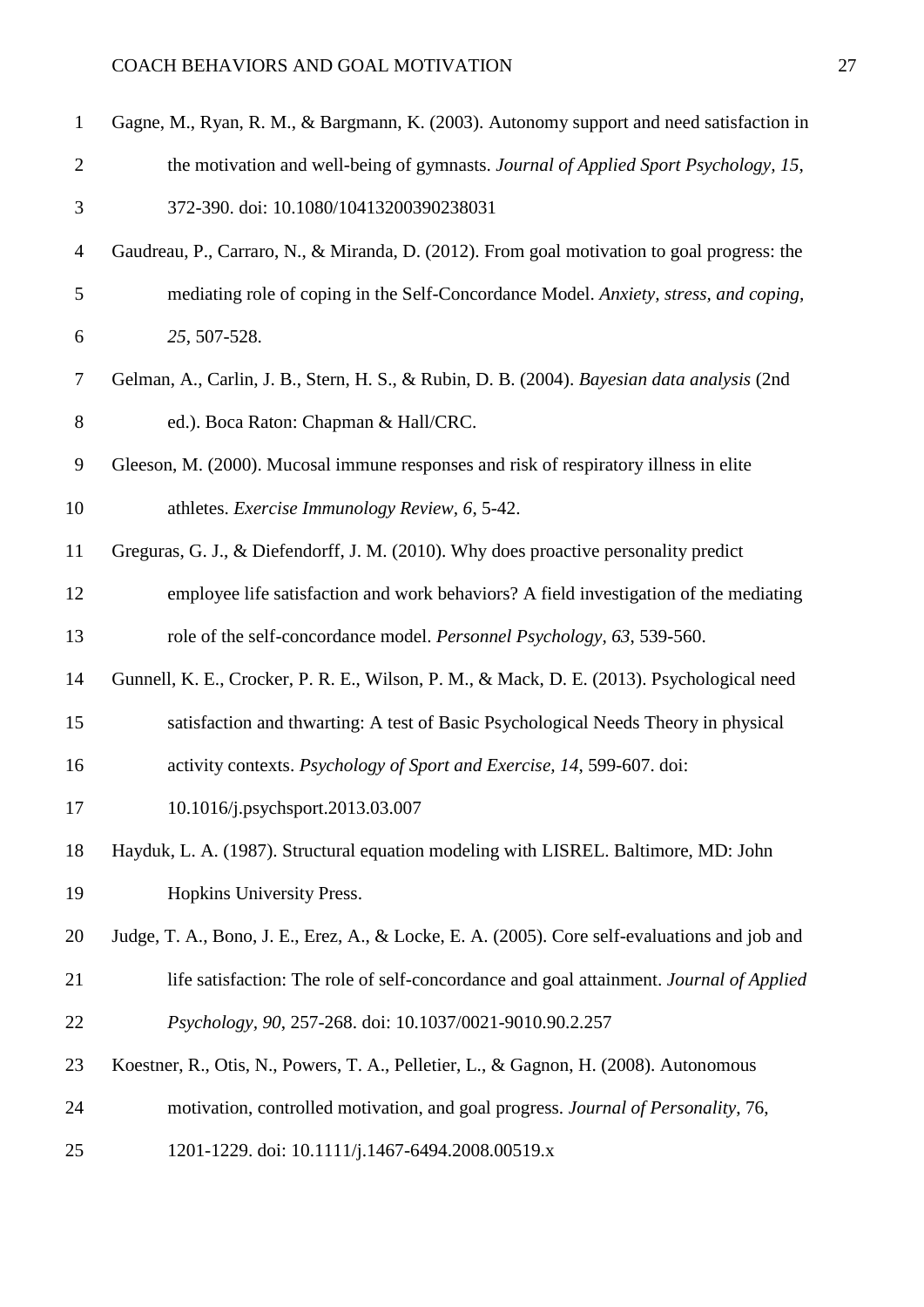| $\mathbf{1}$   | Lee, S. Y., & Song, X. Y. (2004). Evaluation of the Bayesian and maximum likelihood            |
|----------------|------------------------------------------------------------------------------------------------|
| $\overline{2}$ | approaches in analyzing structural equation models with small sample sizes.                    |
| 3              | Multivariate Behavioral Research, 39, 653-686. doi: 10.1207/s15327906mbr3904_4                 |
| $\overline{4}$ | Locke, E. A., & Latham, G. P. (2002). Building a practically useful theory of goal setting and |
| 5              | task motivation - A 35-year odyssey. American Psychologist, 57, 705-717. doi:                  |
| 6              | 10.1037//0003-066x.57.9.705                                                                    |
| $\tau$         | Lonsdale, C., & Hodge, K. (2011). Temporal Ordering of Motivational Quality and Athlete        |
| 8              | Burnout in Elite Sport. Medicine and Science in Sports and Exercise, 43, 913-921.              |
| $\mathbf{9}$   | doi: 10.1249/MSS.0b013e3181ff56c6                                                              |
| 10             | Louro, M. J., Pieters, R., & Zeelenberg, M. (2007). Dynamics of multiple-goal pursuit.         |
| 11             | Journal of Personality and Social Psychology, 93, 174-193. doi: 10.1037/0022-                  |
| 12             | 3514.93.2.174                                                                                  |
| 13             | Mack, D.E., Wilson, P.M., Oster, K.G., Kowalski, K.C., Crocker, P.R.E., & Sylvester, B.D.      |
| 14             | (2011). Well-being in volleyball players: Examining the contributions of independent           |
| 15             | and balanced psychological need satisfaction. Psychology of Sport and Exercise, 12,            |
| 16             | 533-539. doi: 10.1016/j.pscyhsport.2011.05.006                                                 |
| 17             | Mageau, G. A., & Vallerand, R. J. (2003). The coach-athlete relationship: a motivational       |
| 18             | model. Journal of Sports Sciences, 21, 883-904. doi: 10.1080/0264041031000140374               |
| 19             | Miller, G., Chen, E., & Cole, S. W. (2009). Health Psychology: Developing Biologically         |
| 20             | Plausible Models Linking the Social World and Physical Health. Annual Review of                |
| 21             | Psychology, 60, 501-524. doi: 10.1146/annurev.psych.60.110707.163551                           |
| 22             | Miquelon, P., & Vallerand, R. J. (2006). Goal motives, well-being, and physical health:        |
| 23             | Happiness and self-realization as psychological resources under challenge. Motivation          |
| 24             | and Emotion, 30, 259-272. doi: 10.1007/s11031-006-9043-8                                       |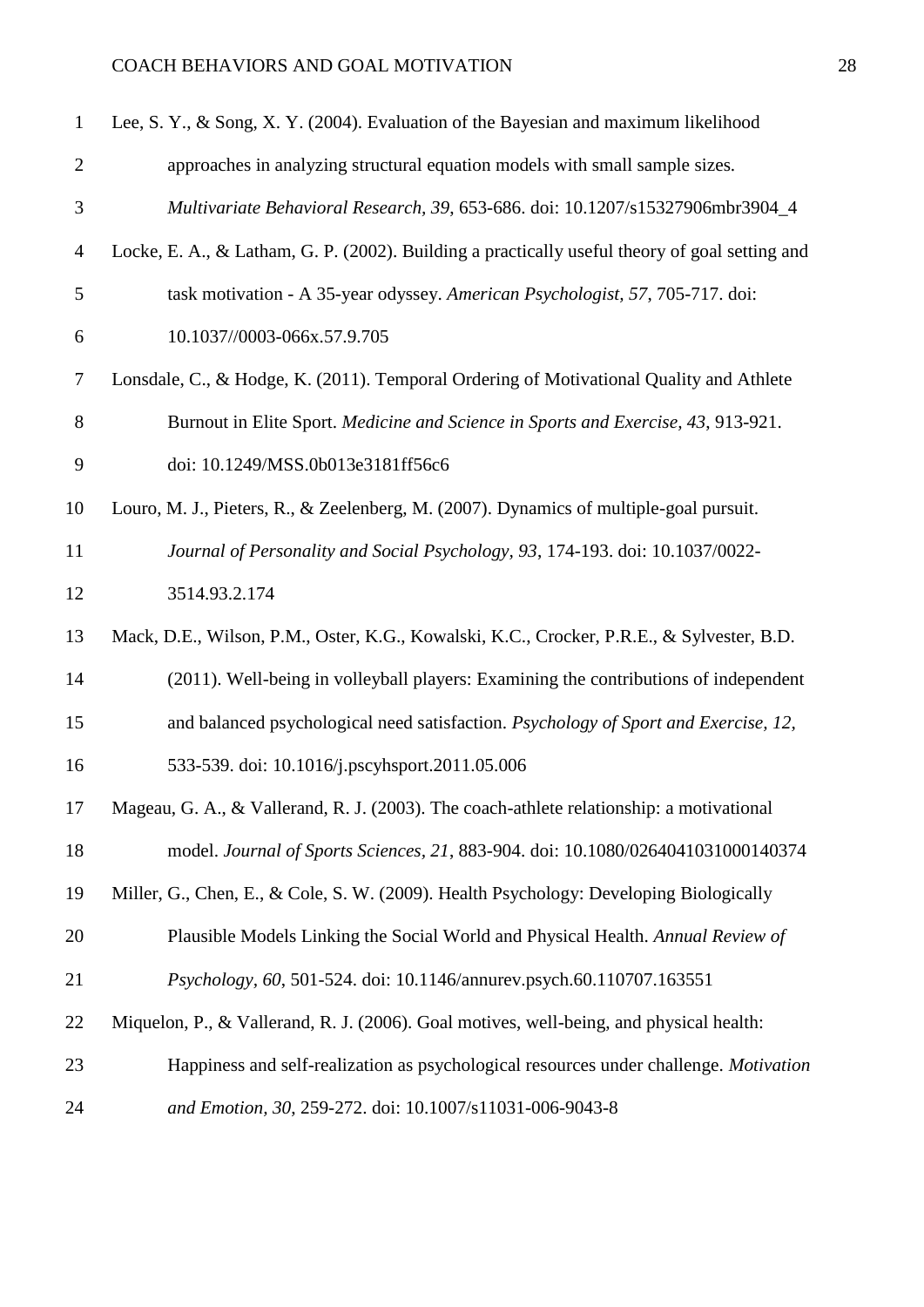| $\mathbf{1}$   | Muthén, L. K., & Muthén, B. O. (1998-2011). Mplus User's Guide (6th Edition ed.). Los       |
|----------------|---------------------------------------------------------------------------------------------|
| $\mathbf{2}$   | Angeles, CA: Muthén & Muthén.                                                               |
| 3              | Ng, J. Y. Y., Lonsdale, C., & Hodge, K. (2011). The Basic Needs Satisfaction in Sport Scale |
| $\overline{4}$ | (BNSSS): Instrument development and initial validity evidence. Psychology of Sport          |
| 5              | and Exercise, 12, 257-264. doi: 10.1016/j.psychsport.2010.10.006                            |
| 6              | Ntoumanis, N., Healy, L. C., Sedikides, C., Duda, J., Stewart, B., Smith, A., & Bond, J.    |
| 7              | (2014). When the going gets tough: The "Why" of goal striving matters. Journal of           |
| 8              | Personality, 82, 225-236. doi: 10.1111/jopy.12047                                           |
| 9              | Ntoumanis, N., Healy, L.C., Sedikides, C., Smith, A.L., & Duda, J.L. (in press). Self-      |
| 10             | regulatory responses to unattainable goals: The role of goal motives. Self and Identity,    |
| 11             | doi: 10.1080/15298868.2014.889033                                                           |
| 12             | Ntoumanis, N., & Mallett, C. (2014). Motivation in sport: a self-determination theory       |
| 13             | perspective. In A. Papaioannou & D. Hackfort (Eds.), Routledge Companion to Sport           |
| 14             | and Exercise Psychology: Global Perspectives and Fundamental Concepts (pp. 67-              |
| 15             | 92). Routledge.                                                                             |
| 16             | Pope, J.P., & Wilson, P.M. (2012). Understanding motivational processes in university rugby |
| 17             | players: A preliminary test of the hierarchical model of intrinsic and extrinsic            |
| 18             | motivation at the contextual level. International Journal of Sports Science &               |
| 19             | Coaching, 7, 89-107.                                                                        |
| 20             | Preacher, K. J., & Hayes, A. F. (2008). Asymptotic and resampling strategies for assessing  |
| 21             | and comparing indirect effects in multiple mediator models. Behavior Research               |
| 22             | Methods, 40, 879-891. doi: 10.3758/brm.40.3.879                                             |
| 23             | Quested, E., Bosch, J. A., Burns, V. E., Cumming, J., Ntoumanis, N., & Duda, J. L. (2011).  |
| 24             | Basic Psychological Need Satisfaction, Stress-Related Appraisals, and Dancers'              |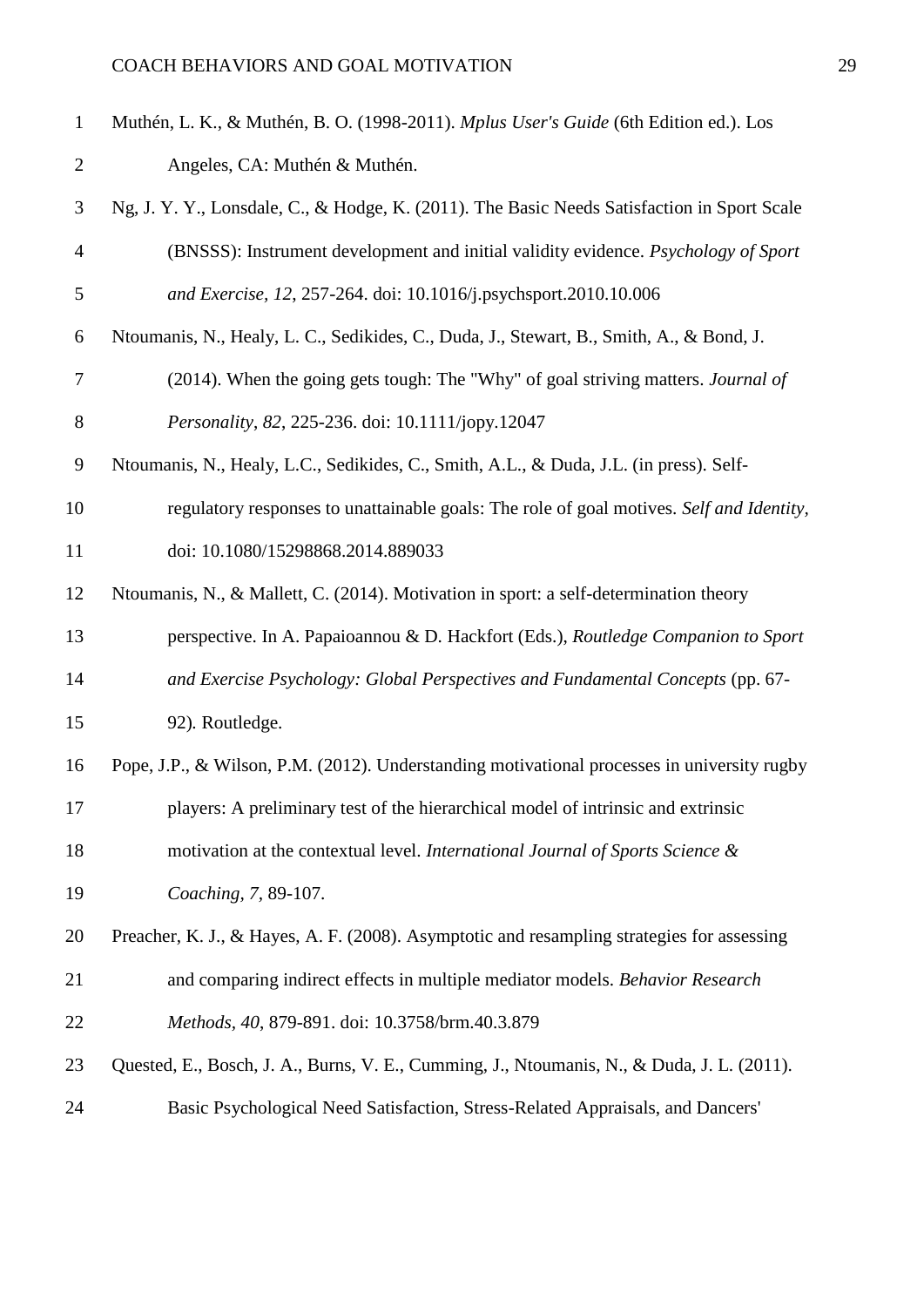| $\mathbf{1}$   | Cortisol and Anxiety Responses. Journal of Sport & Exercise Psychology, 33, 828-                 |
|----------------|--------------------------------------------------------------------------------------------------|
| $\overline{2}$ | 846.                                                                                             |
| 3              | Radel, R., Sarrazin, P., Legrain, P., & Wild, T. C. (2010). Social Contagion of Motivation       |
| $\overline{4}$ | Between Teacher and Student: Analyzing Underlying Processes. Journal of                          |
| 5              | Educational Psychology, 102, 577-587. doi: 10.1037/A0019051                                      |
| 6              | Raedeke, T. D., & Smith, A. L. (2001). Development and preliminary validation of an athlete      |
| 7              | burnout measure. Journal of Sport & Exercise Psychology, 23, 281-306.                            |
| 8              | Ryan, R. M., & Frederick, C. (1997). On energy, personality, and health: Subjective vitality     |
| 9              | as a dynamic reflection of well-being. Journal of Personality, 65, 529-565.                      |
| 10             | Sheldon, K. M., & Elliot, A. J. (1999). Goal striving, need satisfaction, and longitudinal well- |
| 11             | being: The self-concordance model. Journal of Personality and Social Psychology,                 |
| 12             | 76, 482-497. doi: 10.1037//0022-3514.76.3.482                                                    |
| 13             | Sheldon, K. M., & Houser-Marko, L. (2001). Self-concordance, goal attainment, and the            |
| 14             | pursuit of happiness: Can there be an upward spiral? Journal of Personality and Social           |
| 15             | Psychology, 80, 152-165. doi: 10.1037/0022-3514.80.1.152                                         |
| 16             | Sheldon, K. M., & Schueler, J. (2011). Wanting, Having, and Needing: Integrating Motive          |
| 17             | Disposition Theory and Self-Determination Theory. Journal of Personality and Social              |
| 18             | Psychology, 101, 1106-1123. doi: 10.1037/a0024952                                                |
| 19             | Smith, A., Ntoumanis, N., & Duda, J. (2007). Goal striving, goal attainment, and well-being:     |
| 20             | Adapting and testing the self-concordance model in sport. Journal of Sport &                     |
| 21             | Exercise Psychology, 29, 763-782.                                                                |
| 22             | Smith, A., Ntoumanis, N., & Duda, J. (2010). An Investigation of Coach Behaviors, Goal           |
| 23             | Motives, and Implementation Intentions as Predictors of Well-Being in Sport. Journal             |
| 24             | of Applied Sport Psychology, 22, 17-33. doi: 10.1080/10413200903403190                           |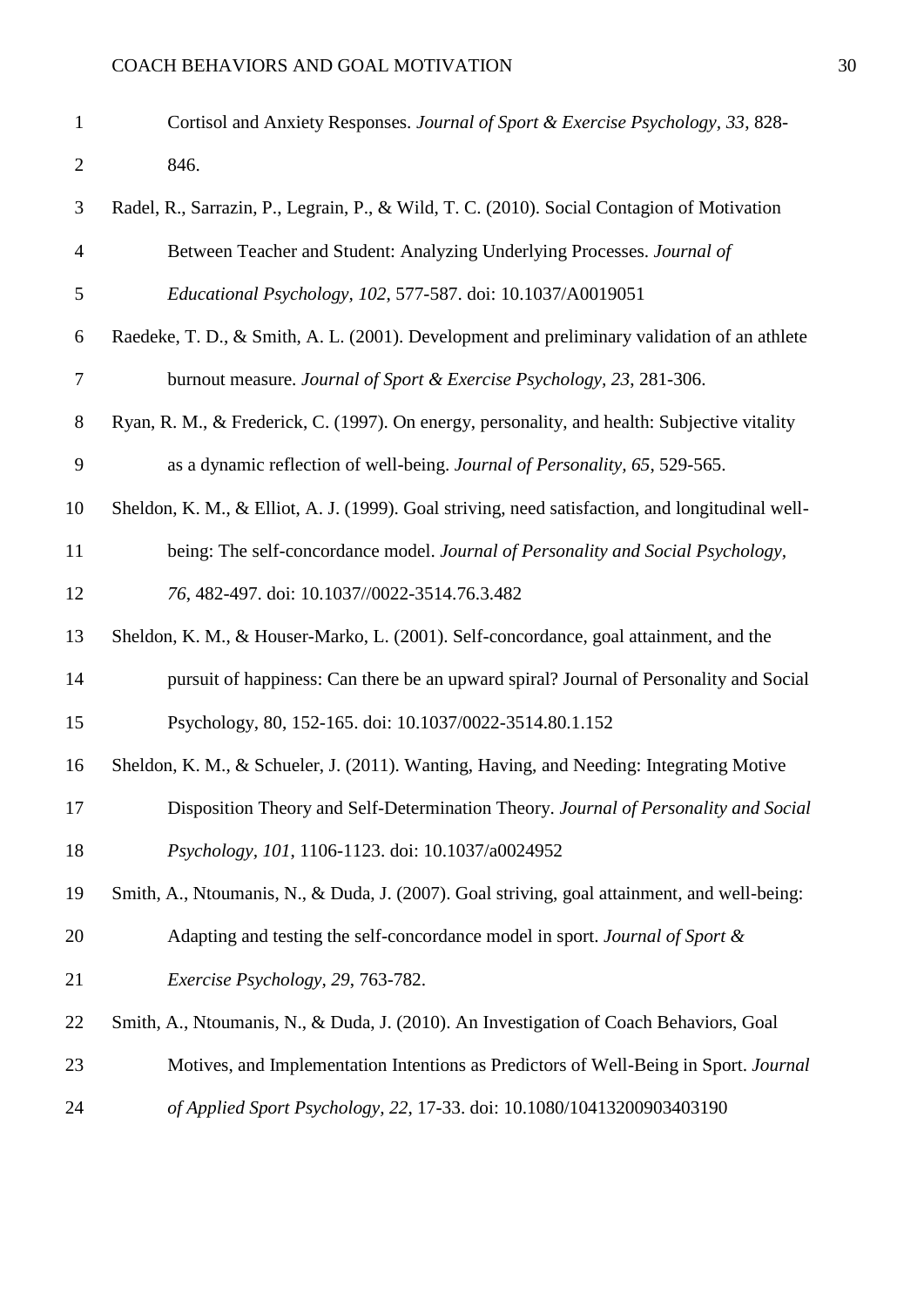| $\mathbf{1}$   | Smith, A., Ntoumanis, N., Duda, J. L., & Vansteenkiste, M. (2011). Goal striving, coping,      |
|----------------|------------------------------------------------------------------------------------------------|
| $\mathbf{2}$   | and well-being: A prospective investigation of the self-concordance model in sport.            |
| 3              | Journal of Sport & Exercise Psychology, 33, 124-145.                                           |
| $\overline{4}$ | Tessier, D., Smith, N., Tzioumakis, Y., Quested, E., Sarrazin, P., Papaioannou, A., Digelidis, |
| 5              | N., & Duda, J. L. (2013). Comparing the objective motivational climate created by              |
| 6              | grassroots soccer coaches in England, Greece and France. International Journal of              |
| $\tau$         | Sport and Exercise Psychology, 11, 365-383. doi: 10.1080/1612197X.2013.831259                  |
| $8\phantom{1}$ | Vallerand, R. J. (1997). Toward a hierarchical model of intrinsic and extrinsic motivation.    |
| 9              | Advances in Experimental Social Psychology, 29, 271-360. doi: 10.1016/S0065-                   |
| 10             | 2601(08)60019-2                                                                                |
| 11             | Weinberg, R. S., & Butt, J. (Eds.). (2011). Goal setting in sport and exercise: Research to    |
| 12             | <i>practice</i> . Milton, Australia: Wiley.                                                    |
| 13             | Williams, G. C., Grow, V. M., Freedman, Z. R., Ryan, R. M., & Deci, E. L. (1996).              |
| 14             | Motivational predictors of weight loss and weight-loss maintenance. Journal of                 |
| 15             | Personality and Social Psychology, 70, 115-126. doi: 10.1037/0022-3514.70.1.115                |
| 16             | Wilson, P.M., & Rogers, W.T. (2008). Examining relationships between perceived                 |
| 17             | psychological need satisfaction and behavioral regulations in exercise. Journal of             |
| 18             | Applied Biobehavioral Research, 13, 119-142. doi: 10.1111/j.1751-                              |
| 19             | 9861.2008.00031.x                                                                              |
| 20             | Wrosch, C., Scheier, M. F., Carver, C. S., & Schulz, R. (2003). The importance of goal         |
| 21             | disengagement in adaptive self-regulation: When giving up is beneficial. Self and              |
| 22             | Identity, 2, 1-20. doi: 10.1080/15298860309021                                                 |
| 23             | van de Schoot, R., Kaplan, D., Denissen, J., Asendorpf, J.B., Neyer, F.J., & van Aken,         |
| 24             | M.A.G. (2014). A gentle introduction to Bayesian analysis: Applications to                     |
| 25             | developmental research. Child Development, 85, 842-860. doi: 10.1111/cdev.12169                |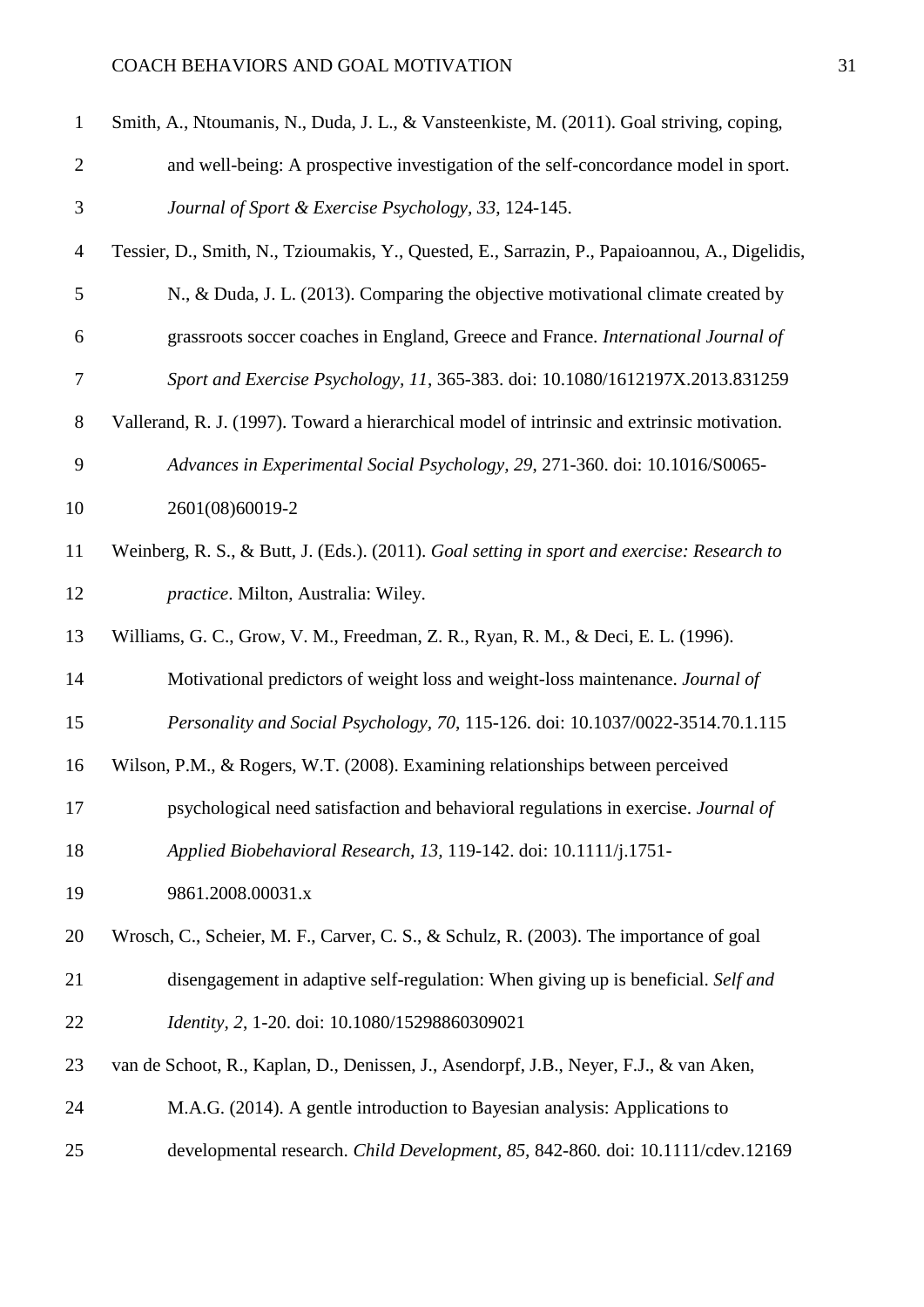Zyphur, M.J., & Oswald, F.L. (2013). Bayesian probability and statistics in management research: A new horizon. *Journal of Management, 39,* 5-13. doi:

10.1177/0149206312463183

 $4<sup>-1</sup>$ . Based on a comment from an anonymous reviewer, we re-ran the analyses after removing

two participants with exceptionally high S-IgA values (potentially indicating the presence of

6 an infection). This resulted in a slight drop in model fit (PPC- $\chi$ 2 confidence interval = -12.84

to 26.59, Posterior Predictive p-value = .52), although this still represented a good fit. The

model estimates remained largely unchanged. Given that we cannot guarantee that these

individuals actually had an infection which caused their elevated S-IgA levels, and that the

results are largely similar regardless of their exclusion, we did not feel there was a strong

enough rationale for not presenting data from the whole sample.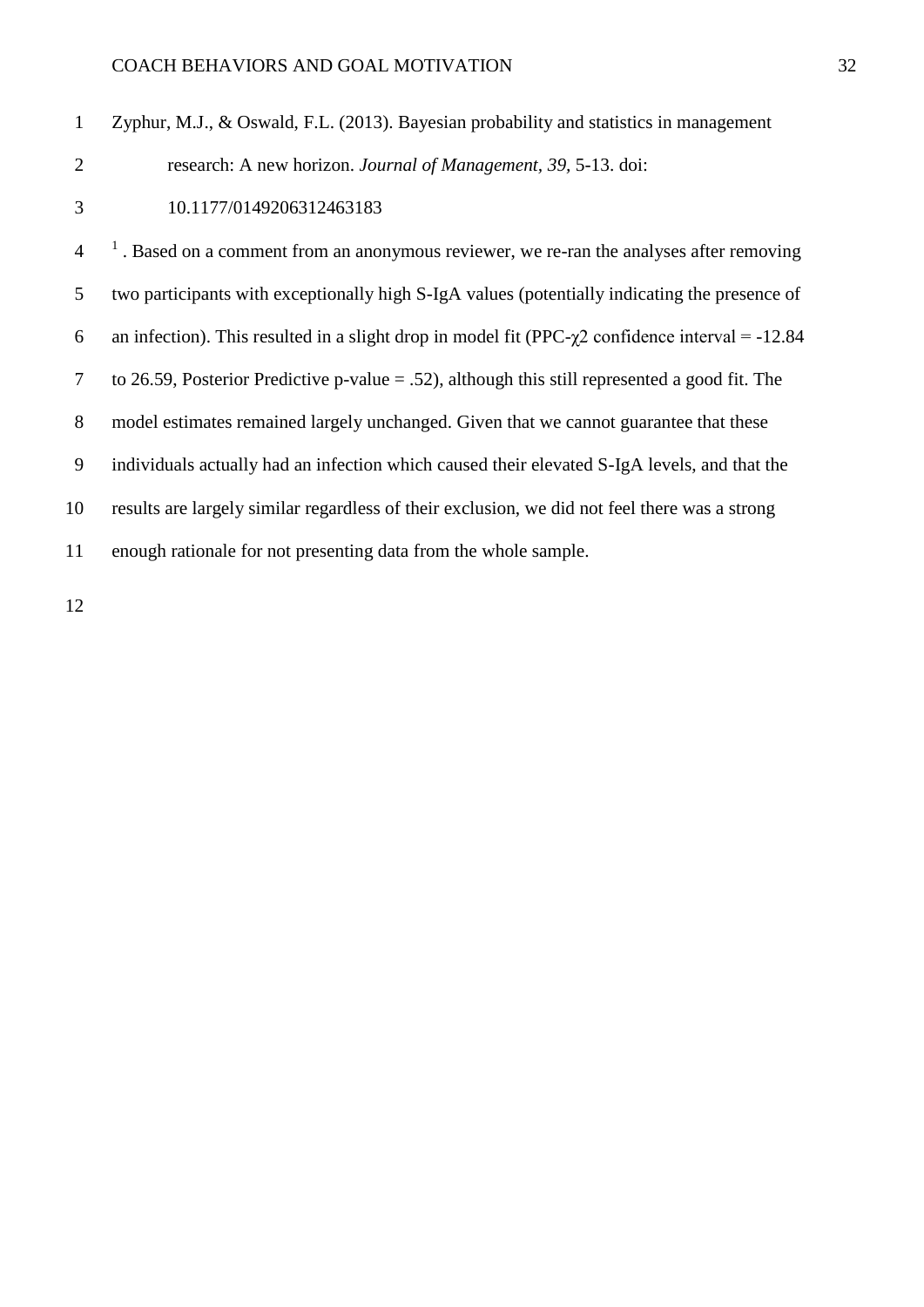# Table 1

*Descriptive Statistics, Internal Reliabilities, and Pearson's Correlations among Cross-sectional Variables*

|                                     | $\boldsymbol{M}$ | SD    | $\alpha$                 |                | 2       | 3        | $\overline{4}$           | 5        | 6       | $\tau$   | 8      | 9                        | 10      |
|-------------------------------------|------------------|-------|--------------------------|----------------|---------|----------|--------------------------|----------|---------|----------|--------|--------------------------|---------|
| 1. Coach Autonomy Support           | 4.81             | .84   | .86                      | $\overline{a}$ |         |          |                          |          |         |          |        |                          |         |
| 2. Coach Controlling Behaviors      | 3.12             | .84   | .87                      | $-.26**$       |         |          |                          |          |         |          |        |                          |         |
| 3. Needs Satisfaction               | 5.32             | .68   | .89                      | $.51**$        | $-.13*$ |          |                          |          |         |          |        |                          |         |
| 4. Needs Thwarting                  | 2.87             | .95   | .88                      | $-.44**$       | $.46**$ | $-.54**$ | $\overline{\phantom{a}}$ |          |         |          |        |                          |         |
| 5. Autonomous Goal Motives          | 5.83             | .97   | .46                      | $.16*$         | $-.09$  | $.36**$  | $-.24**$                 |          |         |          |        |                          |         |
| 6. Controlled Goal Motives          | 2.59             | 1.37  | .51                      | $-16*$         | $.26**$ | $-.10$   | $.30**$                  | $-.11$   |         |          |        |                          |         |
| 7. Burnout Symptoms                 | 2.33             | .57   | .87                      | $-.25**$       | $.18**$ | $-.40**$ | $.53**$                  | $-.34**$ | $.30**$ |          |        |                          |         |
| 8. Physical Ill-being Symptoms      | 2.35             | .98   | .81                      | $-.18**$       | $.21**$ | $-.22**$ | $.31**$                  | $-.21**$ | $.19**$ | $.32**$  |        |                          |         |
| 9. Subjective Vitality              | 4.89             | .97   | .85                      | $.23**$        | .06     | $.40**$  | $-.18**$                 | $.29**$  | $-.10$  | $-.35**$ | $-.11$ | $\overline{\phantom{0}}$ |         |
| 10. S-IgA concentration $(mg/ml)$ # | 73.62            | 99.46 | $\blacksquare$           | .11            | .19     | $-.11$   | .06                      | $-.22$   | $-.13$  | .17      | .06    | $-.06$                   |         |
| 11. S-IgA output $(mg/min)$ #       | 38.04            | 56.75 | $\overline{\phantom{a}}$ | .12            | .18     | $-.10$   | .06                      | $-.21$   | $-.15$  | .19      | .05    | $-.13$                   | $.89**$ |

*Note*: \*  $p < .05$ , \*\*  $p < .01$  #  $n = 70$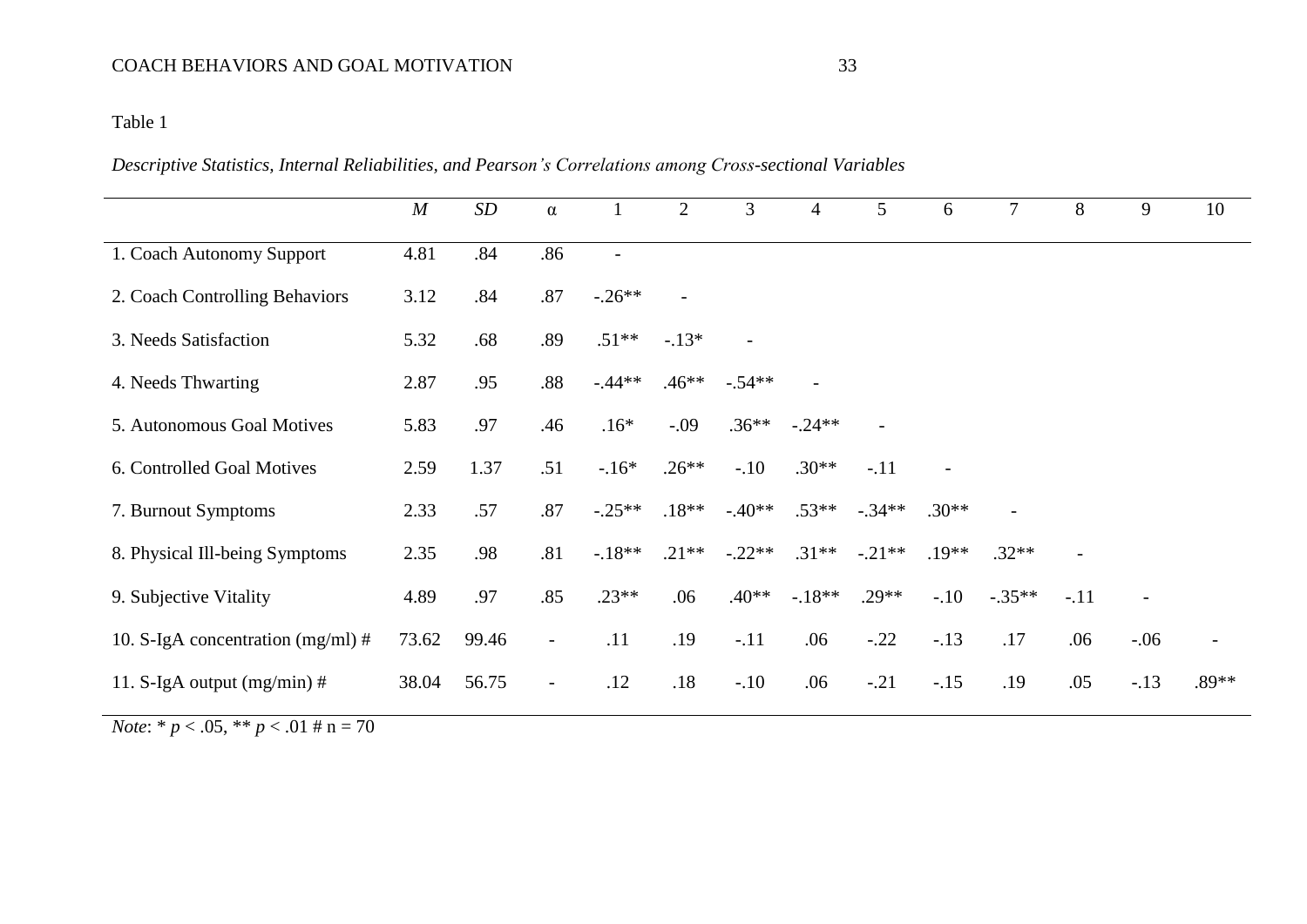

*Figure 1*. Final cross-sectional model showing relations between coach behaviors, basic psychological needs, goal motives and indicators of well- and ill-being (*N*=241). Direct pathway from needs thwarting to burnout symptoms was not hypothesized but was deemed conceptually acceptable. *Note*: \*\*  $p < .01$  \*\*\*  $p < .001$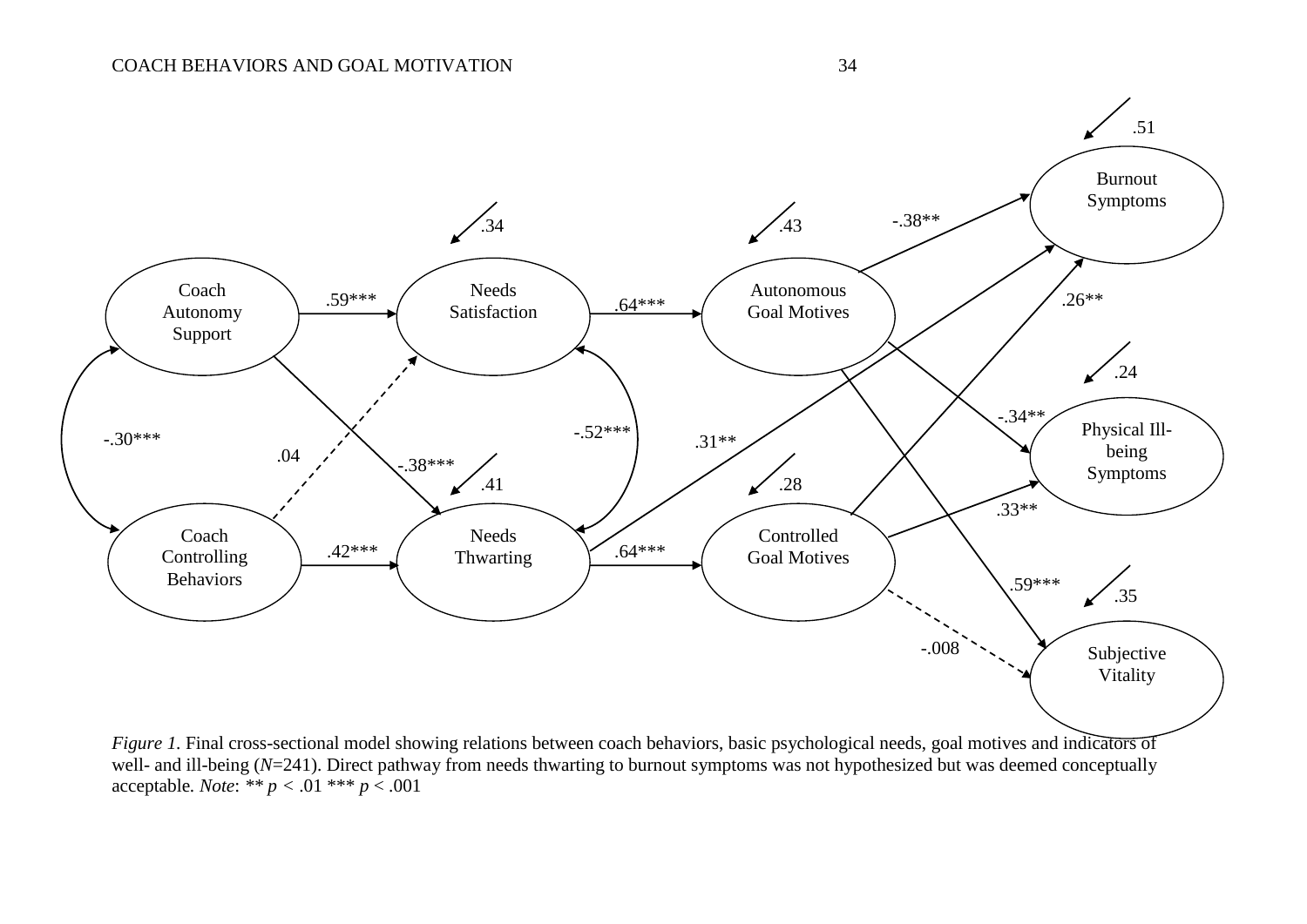

*Figure 2.* Cross-sectional model showing relations between goal motives and S-IgA. Posterior Predictive Checking- $\chi$ 2 confidence interval = (-11.71, 12.97), Posterior Predictive P-Value = .73. *Note*: \* *p* < .05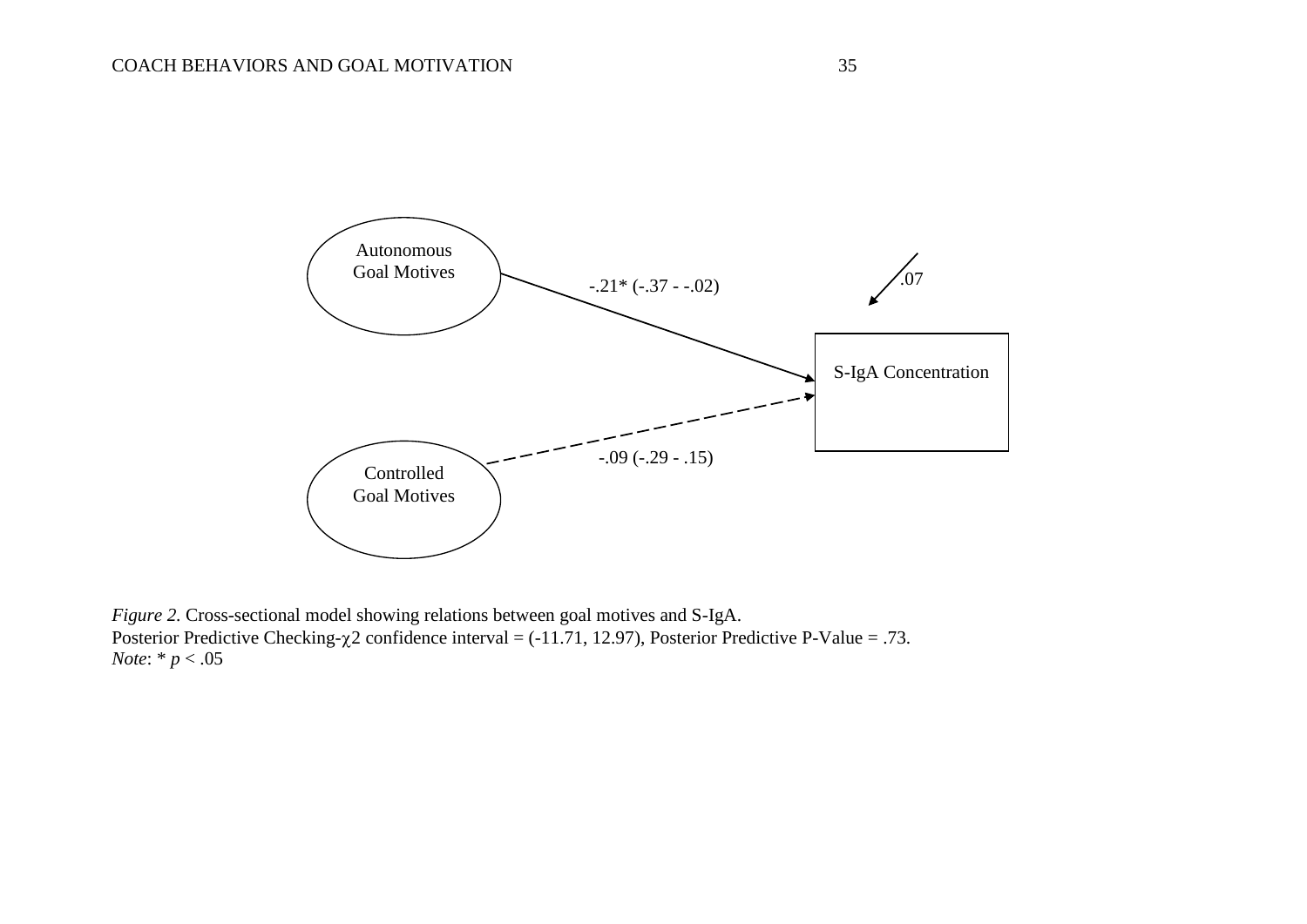Table 2.

*Descriptive Statistics, Internal Reliabilities, and Pearson's Correlations among Longitudinal Variables*

|                                   | $\boldsymbol{M}$ | SD   | $\alpha$                 |                          |                          |                          |        |
|-----------------------------------|------------------|------|--------------------------|--------------------------|--------------------------|--------------------------|--------|
| 1. Time 1 Autonomous Goal Motives | 5.91             | .83  | .40                      | $\overline{\phantom{a}}$ |                          |                          |        |
| 2. Time 1 Controlled Goal Motives | 2.50             | 1.29 | .56                      | $-.15$                   | $\overline{\phantom{a}}$ |                          |        |
| 3. Time 2 Autonomous Goal Motives | 5.81             | .81  | .41                      | .49***                   | $-.10$                   | $\overline{\phantom{a}}$ |        |
| 4. Time 2 Controlled Goal Motives | 2.39             | 1.33 | .56                      | $-.15$                   | $.47***$                 | $-.13$                   |        |
| 5. Time 2 Goal Attainment         | 4.83             | 1.45 | $\overline{\phantom{a}}$ | $.25*$                   | $-.11$                   | $.29**$                  | $-.08$ |

*Note*: \*  $p < .05$ , \*\*  $p < .01$  \*\*\*  $p < .001$